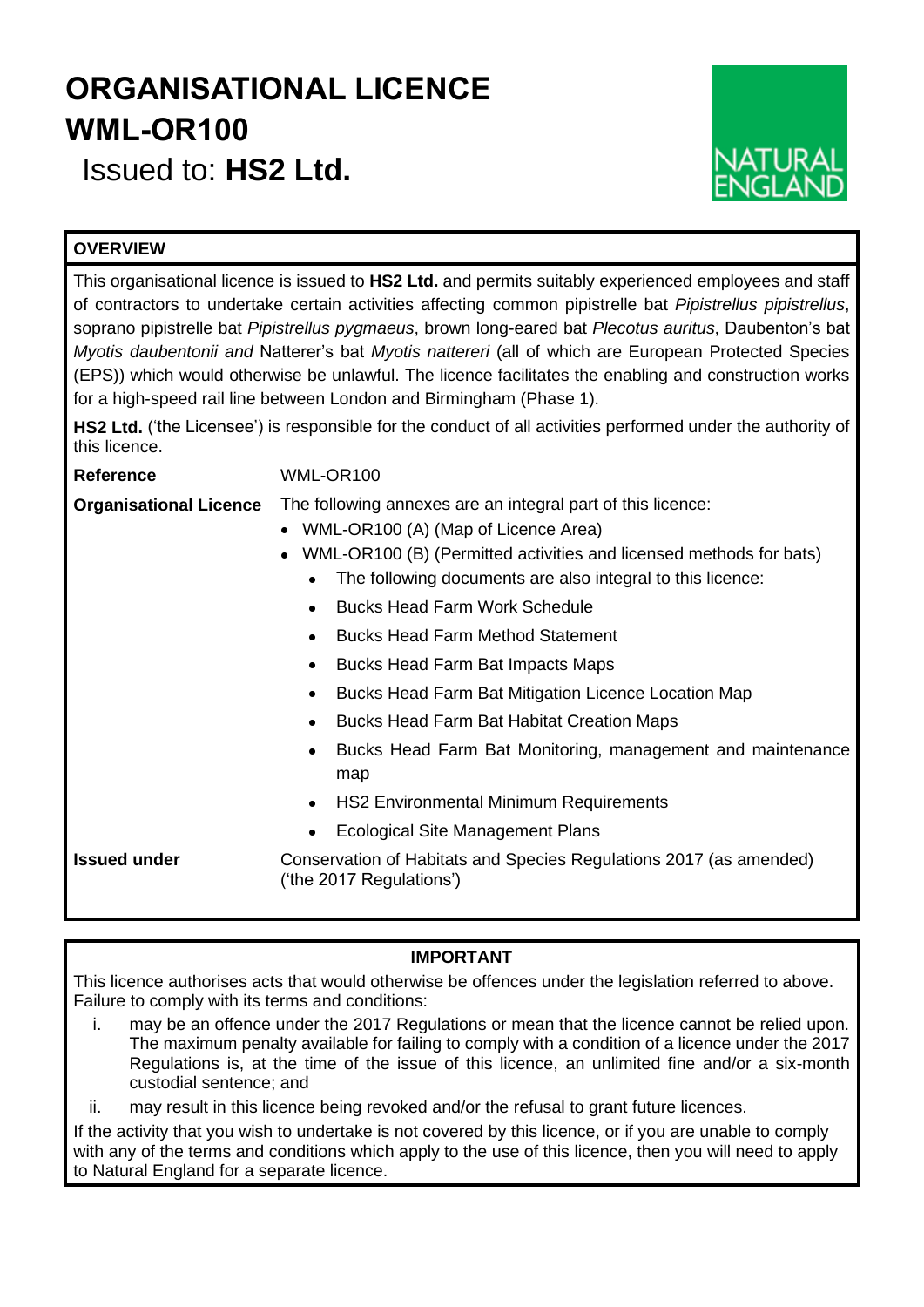This licence is not a consent or assent for the purposes of Part II of the Wildlife and Countryside Act 1981 (as amended) ("the 1981 Act") in respect to Sites of Special Scientific Interest. It is your responsibility to get consent if required (see Information & Advice note c).

Under the Conservation of Habitats and Species Regulations 2017 Natural England has granted this licence to affect common pipistrelle bat *Pipistrellus pipistrellus*, soprano pipistrelle bat *Pipistrellus pygmaeus*, brown long-eared bat *Plecotus auritus*, Daubenton's bat *Myotis daubentonii and* Natterer's bat *Myotis nattereri,* for the purpose of:

**Imperative reasons of overriding public interest including those of a social or economic nature and beneficial consequences of primary importance for the environment, under regulation 55(2)(e) of the 2017 Regulations, being satisfied that as regards the purpose specified in this licence that there is no satisfactory alternative and that the actions authorised will not be detrimental to the maintenance of the populations of the species concerned at a favourable conservation status in their natural range.**

to: **HS2 Ltd.** (hereafter referred to as the "**Licensee**") of Two Snow Hill, Snow Hill, Queensway, Birmingham B4 6GA.

**To:** Carry out the activities detailed in

• Annex WML –  $OR100(B)$ 

Between the dates of: 4<sup>th</sup> October 2021 and 30<sup>th</sup> September 2032

**Project Description:** Licensed activities associated with enabling and construction works for a highspeed rail line between London and Birmingham (Phase 1).

**At:** The Licensed Area shown as a blue polygon on the map in Annex WML-OR100(A).

This licence is granted subject to the Licensee, including its servants and named agents, adhering to:

- the licence terms and conditions specified below and in the Annexes to this licence: and
- the Bucks Head Farm Method Statement, the Bucks Head Farm Work Schedule, the Bucks Head Farm Bats Impacts Map, the Bucks Head Farm Bat Creation Maps, and the HS2 Environmental Minimum Requirements.

Terms and requirements that express conditionality are conditions of this licence whether so called or not.

The headings used in this licence and its Annexes are for convenience only and shall have no effect upon the interpretation of this licence or its conditions.

## **DEFINITIONS USED IN THIS LICENCE**

Accredited Agent(s) A suitably trained and experienced person who has been appointed by the Named Ecologist (in accordance with Condition 3) and who is able to carry out work under this licence without the personal supervision of the Named Ecologist. Appointed Person An employee of the Licensee who is nominated to act as a single point of contact for Natural England with regard to this licence and is responsible for overseeing use of the licence, including record keeping, reporting and compliance.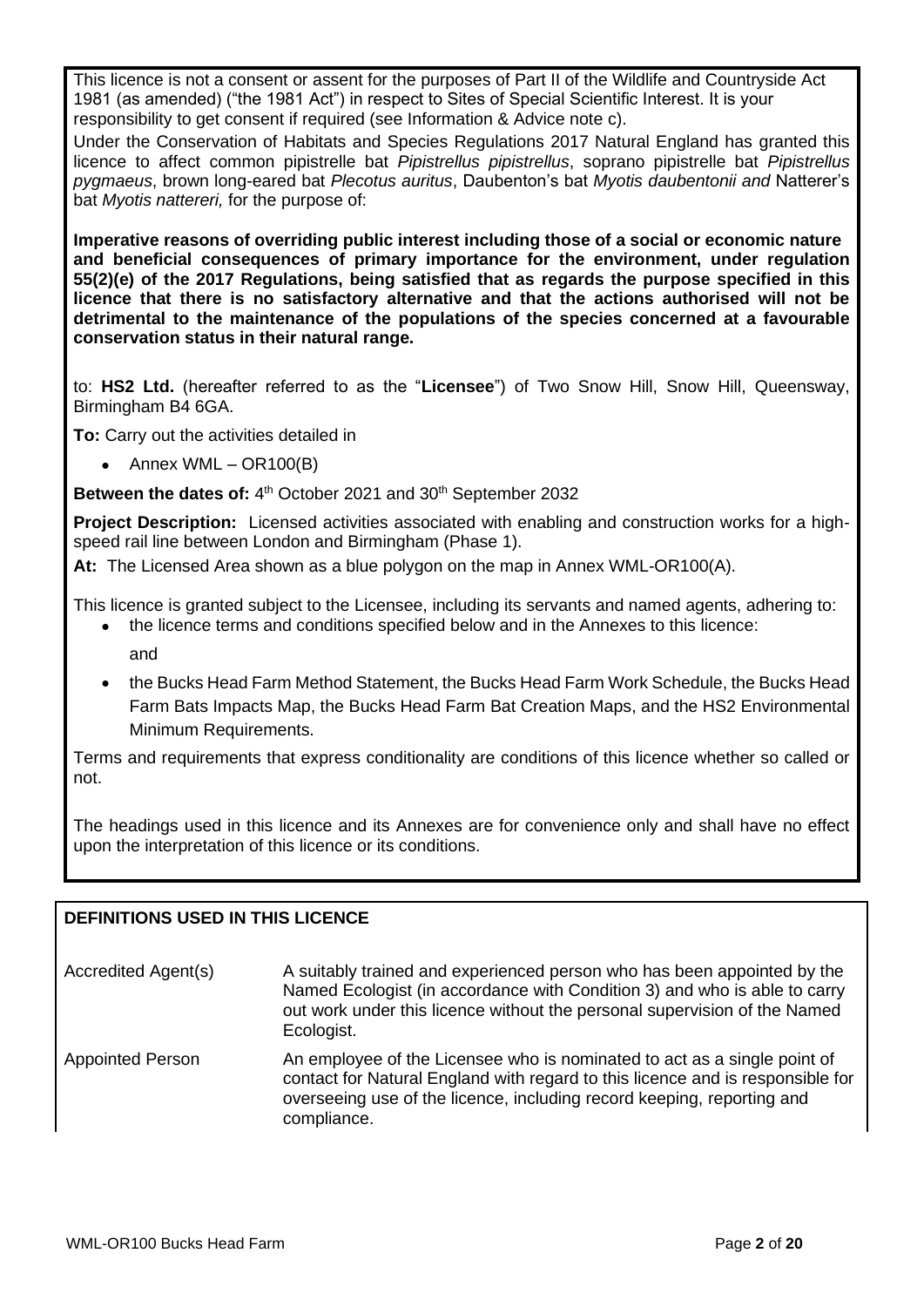| Assistant(s)<br>A person assisting a Named Ecologist or Accredited Agent who has been<br>appointed by the Named Ecologist (in accordance with Condition 3) and<br>who is only authorised to act under this licence whilst they are under the<br>direct supervision of the Named Ecologist or an Accredited Agent.<br><b>HS2 Environmental</b><br>The environmental minimum requirements set out the government's high<br><b>Minimum Requirements</b><br>level environmental and sustainability commitments that accompany the<br>High Speed Rail (London - West Midlands) Act 2017.<br><b>Ecological Site</b><br>HS2 Ltd. Contractors are required to produce ESMPs for habitat creation<br><b>Management Plans</b><br>areas, designated sites and ancient woodlands, as prescribed by paragraph<br>4.8.3 of the Environmental Minimum Requirements (EMRs). These plans<br>(ESMPs)<br>set out the site-specific control measures for HS2 contractors working within<br>local authorities along the Phase One route.<br><b>Licensed Area</b><br>The area covered by this licence including Bucks Head Farm at SK 148039<br>shown as a blue polygon on the map in Annex WML-OR100(A).<br>Named Ecologist<br>being a professional<br>ecological consultant who has satisfied Natural England that he has the<br>relevant skills, knowledge and experience of the species concerned (or such<br>other person as approved in writing by Natural England) and who is<br>authorised by the Licensee to act on its behalf for the purposes of this licence.<br><b>Bucks Head Farm Bat</b><br>The map, given reference number Figure D Impact Map dated 03 March 2021<br>of the Licenced Area submitted to Natural England on 06 May 2021, or the<br><b>Impacts Maps</b><br>latest revised version that has been submitted by the Licensee and approved<br>in writing by Natural England.<br>The map, given reference number C5b Survey Area Map dated 12 June<br><b>Bat Mitigation Licence</b><br>2021, of the Licenced Area submitted to Natural England on 12 August<br><b>Location Map</b><br>2020, or the latest revised version that has been submitted by the Licensee<br>and approved in writing by Natural England.<br>The maps, given reference numbers Figure E3 dated 10 August 2021<br><b>Bucks Head Farm Bat</b><br>submitted to Natural England on 20 September 2021 and Figure E3ii<br><b>Habitat Creation Maps</b><br>Proposed Plans and Elevations Revision A, Figure E3iv Proposed Roof Plans<br>Revision A and Figure E3vi Proposed Cross Sections Revision A, of the<br>Licenced Area submitted to Natural England on 25 March 2021, or the latest<br>revised version that has been submitted by the Licensee and approved in<br>writing by Natural England.<br>The maps, given reference numbers Figure E4 dated 10 August 2021, of the<br><b>Bucks Head Farm Bat</b><br>Licenced Area submitted to Natural England on 20 September 2021, or the<br>Monitoring, management<br>latest revised version that has been submitted by the Licensee and approved<br>and maintenance map<br>in writing by Natural England.<br><b>Bucks Head Farm Method</b><br>The method statement for bats at the Licensed Area, submitted to Natural<br>England using template WML-A13.3 (01/19), on 06 May 2021, or the latest<br><b>Statement</b><br>revised version that has been submitted by the Licensee and approved in<br>writing by Natural England.<br><b>Bucks Head Farm Work</b><br>The schedule of works at the Licensed Area, submitted to Natural England<br>dated 23 September 2021 using template WML-A13a-E5a&b, or the latest<br><b>Schedule</b><br>revised version that has been submitted by the Licensee and approved in<br>writing by Natural England. |  |
|-----------------------------------------------------------------------------------------------------------------------------------------------------------------------------------------------------------------------------------------------------------------------------------------------------------------------------------------------------------------------------------------------------------------------------------------------------------------------------------------------------------------------------------------------------------------------------------------------------------------------------------------------------------------------------------------------------------------------------------------------------------------------------------------------------------------------------------------------------------------------------------------------------------------------------------------------------------------------------------------------------------------------------------------------------------------------------------------------------------------------------------------------------------------------------------------------------------------------------------------------------------------------------------------------------------------------------------------------------------------------------------------------------------------------------------------------------------------------------------------------------------------------------------------------------------------------------------------------------------------------------------------------------------------------------------------------------------------------------------------------------------------------------------------------------------------------------------------------------------------------------------------------------------------------------------------------------------------------------------------------------------------------------------------------------------------------------------------------------------------------------------------------------------------------------------------------------------------------------------------------------------------------------------------------------------------------------------------------------------------------------------------------------------------------------------------------------------------------------------------------------------------------------------------------------------------------------------------------------------------------------------------------------------------------------------------------------------------------------------------------------------------------------------------------------------------------------------------------------------------------------------------------------------------------------------------------------------------------------------------------------------------------------------------------------------------------------------------------------------------------------------------------------------------------------------------------------------------------------------------------------------------------------------------------------------------------------------------------------------------------------------------------------------------------------------------------------------------------------------------------------------------------------------------------------------------------------------------------------------------------------------------------------------------------------------------------------------------------------------------------------------------------|--|
|                                                                                                                                                                                                                                                                                                                                                                                                                                                                                                                                                                                                                                                                                                                                                                                                                                                                                                                                                                                                                                                                                                                                                                                                                                                                                                                                                                                                                                                                                                                                                                                                                                                                                                                                                                                                                                                                                                                                                                                                                                                                                                                                                                                                                                                                                                                                                                                                                                                                                                                                                                                                                                                                                                                                                                                                                                                                                                                                                                                                                                                                                                                                                                                                                                                                                                                                                                                                                                                                                                                                                                                                                                                                                                                                                                       |  |
|                                                                                                                                                                                                                                                                                                                                                                                                                                                                                                                                                                                                                                                                                                                                                                                                                                                                                                                                                                                                                                                                                                                                                                                                                                                                                                                                                                                                                                                                                                                                                                                                                                                                                                                                                                                                                                                                                                                                                                                                                                                                                                                                                                                                                                                                                                                                                                                                                                                                                                                                                                                                                                                                                                                                                                                                                                                                                                                                                                                                                                                                                                                                                                                                                                                                                                                                                                                                                                                                                                                                                                                                                                                                                                                                                                       |  |
|                                                                                                                                                                                                                                                                                                                                                                                                                                                                                                                                                                                                                                                                                                                                                                                                                                                                                                                                                                                                                                                                                                                                                                                                                                                                                                                                                                                                                                                                                                                                                                                                                                                                                                                                                                                                                                                                                                                                                                                                                                                                                                                                                                                                                                                                                                                                                                                                                                                                                                                                                                                                                                                                                                                                                                                                                                                                                                                                                                                                                                                                                                                                                                                                                                                                                                                                                                                                                                                                                                                                                                                                                                                                                                                                                                       |  |
|                                                                                                                                                                                                                                                                                                                                                                                                                                                                                                                                                                                                                                                                                                                                                                                                                                                                                                                                                                                                                                                                                                                                                                                                                                                                                                                                                                                                                                                                                                                                                                                                                                                                                                                                                                                                                                                                                                                                                                                                                                                                                                                                                                                                                                                                                                                                                                                                                                                                                                                                                                                                                                                                                                                                                                                                                                                                                                                                                                                                                                                                                                                                                                                                                                                                                                                                                                                                                                                                                                                                                                                                                                                                                                                                                                       |  |
|                                                                                                                                                                                                                                                                                                                                                                                                                                                                                                                                                                                                                                                                                                                                                                                                                                                                                                                                                                                                                                                                                                                                                                                                                                                                                                                                                                                                                                                                                                                                                                                                                                                                                                                                                                                                                                                                                                                                                                                                                                                                                                                                                                                                                                                                                                                                                                                                                                                                                                                                                                                                                                                                                                                                                                                                                                                                                                                                                                                                                                                                                                                                                                                                                                                                                                                                                                                                                                                                                                                                                                                                                                                                                                                                                                       |  |
|                                                                                                                                                                                                                                                                                                                                                                                                                                                                                                                                                                                                                                                                                                                                                                                                                                                                                                                                                                                                                                                                                                                                                                                                                                                                                                                                                                                                                                                                                                                                                                                                                                                                                                                                                                                                                                                                                                                                                                                                                                                                                                                                                                                                                                                                                                                                                                                                                                                                                                                                                                                                                                                                                                                                                                                                                                                                                                                                                                                                                                                                                                                                                                                                                                                                                                                                                                                                                                                                                                                                                                                                                                                                                                                                                                       |  |
|                                                                                                                                                                                                                                                                                                                                                                                                                                                                                                                                                                                                                                                                                                                                                                                                                                                                                                                                                                                                                                                                                                                                                                                                                                                                                                                                                                                                                                                                                                                                                                                                                                                                                                                                                                                                                                                                                                                                                                                                                                                                                                                                                                                                                                                                                                                                                                                                                                                                                                                                                                                                                                                                                                                                                                                                                                                                                                                                                                                                                                                                                                                                                                                                                                                                                                                                                                                                                                                                                                                                                                                                                                                                                                                                                                       |  |
|                                                                                                                                                                                                                                                                                                                                                                                                                                                                                                                                                                                                                                                                                                                                                                                                                                                                                                                                                                                                                                                                                                                                                                                                                                                                                                                                                                                                                                                                                                                                                                                                                                                                                                                                                                                                                                                                                                                                                                                                                                                                                                                                                                                                                                                                                                                                                                                                                                                                                                                                                                                                                                                                                                                                                                                                                                                                                                                                                                                                                                                                                                                                                                                                                                                                                                                                                                                                                                                                                                                                                                                                                                                                                                                                                                       |  |
|                                                                                                                                                                                                                                                                                                                                                                                                                                                                                                                                                                                                                                                                                                                                                                                                                                                                                                                                                                                                                                                                                                                                                                                                                                                                                                                                                                                                                                                                                                                                                                                                                                                                                                                                                                                                                                                                                                                                                                                                                                                                                                                                                                                                                                                                                                                                                                                                                                                                                                                                                                                                                                                                                                                                                                                                                                                                                                                                                                                                                                                                                                                                                                                                                                                                                                                                                                                                                                                                                                                                                                                                                                                                                                                                                                       |  |
|                                                                                                                                                                                                                                                                                                                                                                                                                                                                                                                                                                                                                                                                                                                                                                                                                                                                                                                                                                                                                                                                                                                                                                                                                                                                                                                                                                                                                                                                                                                                                                                                                                                                                                                                                                                                                                                                                                                                                                                                                                                                                                                                                                                                                                                                                                                                                                                                                                                                                                                                                                                                                                                                                                                                                                                                                                                                                                                                                                                                                                                                                                                                                                                                                                                                                                                                                                                                                                                                                                                                                                                                                                                                                                                                                                       |  |
|                                                                                                                                                                                                                                                                                                                                                                                                                                                                                                                                                                                                                                                                                                                                                                                                                                                                                                                                                                                                                                                                                                                                                                                                                                                                                                                                                                                                                                                                                                                                                                                                                                                                                                                                                                                                                                                                                                                                                                                                                                                                                                                                                                                                                                                                                                                                                                                                                                                                                                                                                                                                                                                                                                                                                                                                                                                                                                                                                                                                                                                                                                                                                                                                                                                                                                                                                                                                                                                                                                                                                                                                                                                                                                                                                                       |  |

References to specific sections, figures or other parts of a document apply to the relevant section, figure or part in the revised and approved version unless otherwise stated.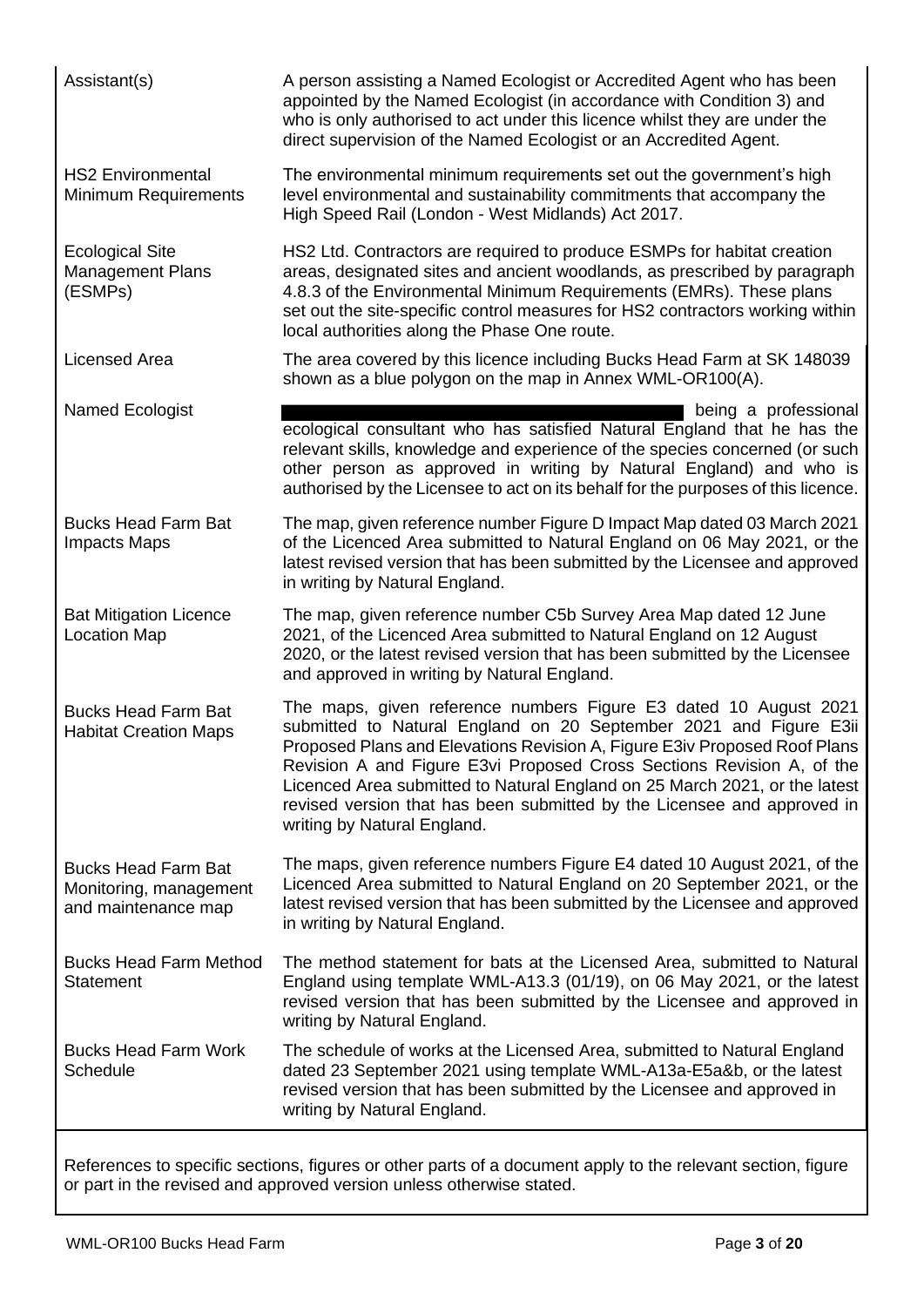## **LICENCE CONDITIONS**

## **Who may use this licence**

1. This licence includes Annex WML-OR100(A) and Annex WML-OR100(B), which contain additional terms and conditions of use.

## **People authorised to use this licence**

- 2. Licensed activities may only be carried out under this licence by:
	- a. the Named Ecologist;
	- b. Accredited Agents; and
	- c. Assistants.
- 3. An Accredited Agent or Assistant must carry a signed copy of the authorisation letter from the Named Ecologist, appointing them by name for the purpose of this licence, while carrying out licensed activities in the Licensed Area and must produce this authorisation letter to any police or Natural England officer on request.

## **Working under this licence**

- 4. The Licensee has primary responsibility for ensuring that all activities carried out in the Licensed Area comply with the terms and conditions of the licence.
- 5. Before commencing activities under this licence, the Licensee shall nominate an Appointed Person whose details will be provided to Natural England in writing to oversee use of this licence. The Licensee shall promptly update Natural England in writing of a replacement Appointed Person if that person changes.
- 6. The Named Ecologist is responsible for undertaking and/or overseeing the work undertaken in respect of the licensed species. The Named Ecologist is responsible for checking the suitability and competence of any Accredited Agents or Assistants employed in the Licensed Area to undertake the required duties.
- 7. The Licensee and all persons acting under this licence must comply with:
	- a. the terms and conditions of this licence and its Annexes WML OR100(A) and WML OR100(B); and
	- b. the Bucks Head Farm Method Statement, Mitigation Licence, Bucks Head Farm Location Map, the Bucks Head Farm Work Schedule, the Bucks Head Farm Bat Impacts Map and the Bucks Head Farm Work Bat Creation Maps; and
	- c. HS2 Environmental Minimum Requirements.
- 8. If there are conflicts or inconsistencies between commitments in the documents in condition 7(b) and the terms and conditions of this licence and its annexes, the licence and annexes will prevail. Any other conflicts or inconsistencies between the documents in condition 7(b) will be interpreted on a precautionary basis to ensure the protection of bats.
- 9. While engaged in licensed activities, the Licensee shall make a copy of the licence and its Annexes available for inspection on each site in the Licensed Area where the activities are taking place and shall produce it on demand to any constable or an officer of Natural England.
- 10. All reasonable precautions must be taken to ensure that unnecessary suffering and harm to the species covered by this licence is avoided.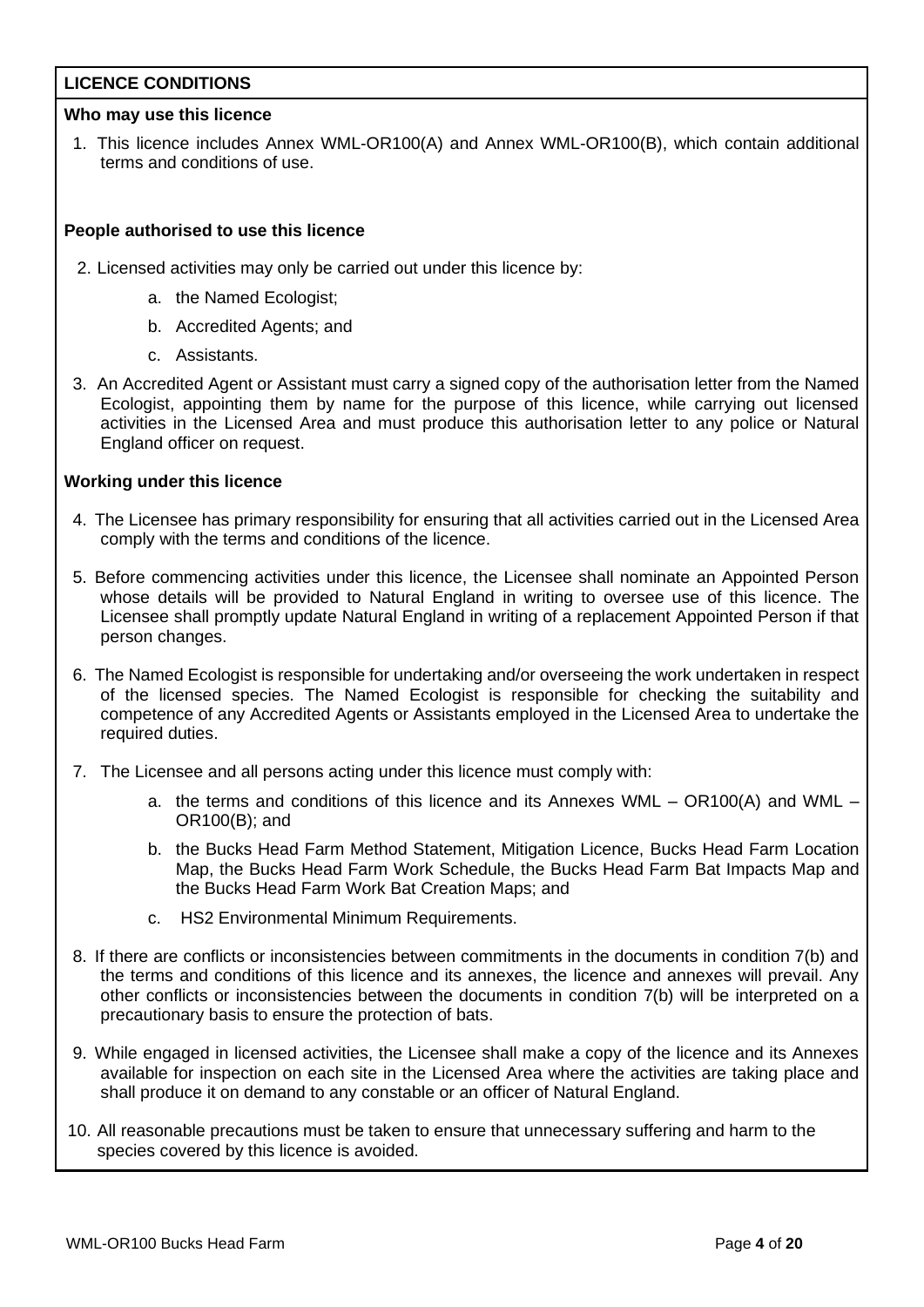## **Where the licence may be used**

11. This licence may only be used within the Licensed Area and for the activities specified in Annex WML– OR100(B).

## **Surveying and Monitoring**

- 12. Pre-work surveys must be appropriately resourced and undertaken at suitable times and in accordance with Annex WML-OR100(B).
- 13.Monitoring must be undertaken in accordance with section E4.2b of the Bucks Head Farm Method Statement (see definition above). Any relevant amendments to monitoring will be agreed with Natural England through a licence modification request and the Strategy will be reviewed before the end of the licence.

## **Recording and reporting requirements**

- 14.The Licensee must maintain a record of all bat-related activities carried out under the authority of this licence necessary for reporting to Natural England, including (as a minimum):
	- a) a list of all persons authorised to act under the licence and in what capacity (i.e. Accredited Agent or Assistant);
	- b) any action undertaken under this licence;
	- c) any mitigation or compensation provision;
	- d) any surveying and monitoring conducted;
	- e) any dead or injured bat found in the Licensed Area; and
	- f) any incidents or reports of activities in breach of this licence, including details of steps taken, and any disciplinary, remedial or corrective action.

These records are to be kept until two years after the final licensed action is undertaken and are to be made available for inspection by Natural England at any reasonable time.

- 15.Survey and monitoring records for bats must be submitted to the Local Biological Record Centre and to the relevant national recording scheme (or National Biodiversity Network (NBN) Atlas if there is no appropriate scheme) every other year.
- 16.An annual report of activities conducted under this licence must be sent by the Licensee to Natural England (at the address given below) for the first reporting year of 24 September 2021 – 31 December 2021 and submitted by 14 January 2022, and thereafter by 14 January for each subsequent reporting year of 01 January – 31 December, even if the licence is not used.
- 17.The long-term Mitigation, Monitoring and Management of the site will be reviewed after 8 years.

### **Future management**

18.All ESMPs applicable to the Licensed Area, or any part of it, must be updated to include the bat specific habitat management, maintenance and monitoring by or on behalf of the Licensee before the 31<sup>st</sup> March 2022, or prior to required actions and in line with the licensing requirements of the Bucks Head Farm Method Statement (see definition above). The Licensee shall ensure compliance with the requirements of all ESMPs applicable to the Licensed Area, or any part of it, for the full period of the licence and will consult with Natural England in relation to any amendment or proposed amendment to any such ESMP.

### **Licence compliance**

19.For the purpose of ascertaining whether the conditions of this licence are being, or have been,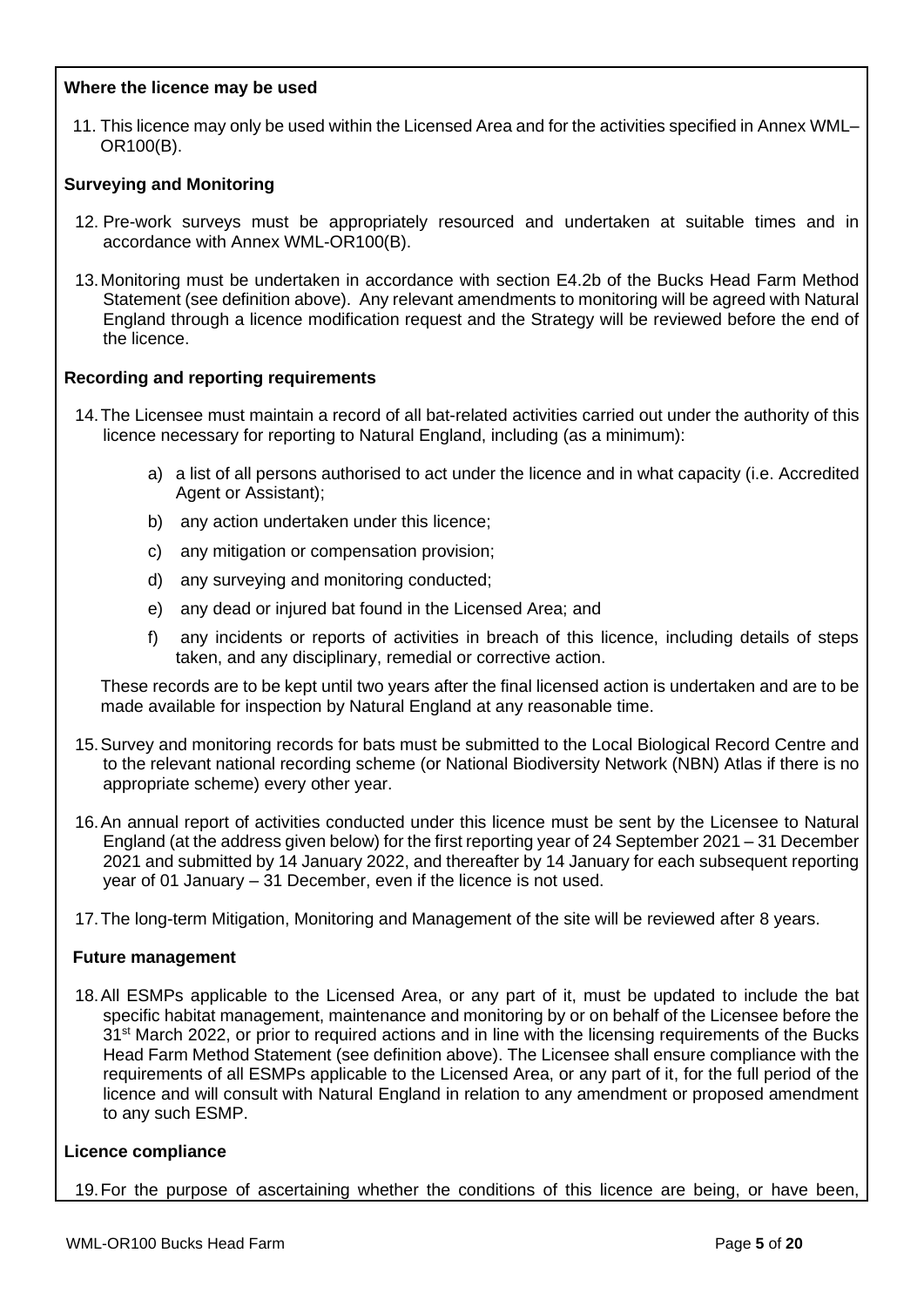complied with, the Licensee, the Named Ecologist and each Accredited Agent, Appointed Person and Assistant shall permit an officer of Natural England reasonable access to land where operations are being undertaken under this licence. Officers of Natural England shall also be permitted to be present during any operations carried out under the authority of this licence. Any such officer of Natural England may be required to produce his/her identification on demand and will be permitted to be accompanied by such persons as he/she considers necessary for the purpose of the visit. The Named Ecologist and each Accredited Agent, Appointed Person and Assistant shall give all reasonable assistance to an officerof Natural England and any persons accompanying him/her.

- 20.Failure to comply with the terms and conditions of this licence (including the recording and reporting requirements) will, by default, render this licence null and void and it may not be relied upon until such time that Natural England confirms in writing that its use may resume.
- 21.Natural England must be informed of all breaches to this licence within 48 hours of the Licensee becoming aware of a breach occurring. Unless advised otherwise by Natural England, the Licensee must take the necessary steps to address any breaches or poor practice identified as soon as practicable.
- 22.Persons acting under this licence must abide by the following disease risk management precautions to minimise the risk of accidentally transmitting the virus that causes COVID-19 from people to captive or wild mammals:
	- a. Anyone showing symptoms of COVID-19, or living with someone showing symptoms of COVID-19, or who has been in contact with someone with COVID-19, must not undertake any licensed activities.
	- b. Limit close proximity, including handling of mammals, to where this is necessary to carry out the licensed activity.
	- c. Disposable gloves and a face covering must be worn when handling, and if you are in close proximity to, any mammal.
	- d. Good hygiene practices must be followed including hand washing with soap and/or hand sanitising (with 70% alcohol-based sanitiser), before and after close proximity to or handling mammals, their food and/or associated supplies.
	- e. All equipment used for handling and transporting, or coming into contact with mammals, must be cleaned and disinfected before and after use. Any non-disposable gloves that have been used for mammal handling, and face coverings, must be washed between uses. Any products used to clean and disinfect equipment must be safe for use where there could be contact with animals, and used at an effective and safe dilution rate (see 'Additional Note' o).
	- f. At all times, you must follow the latest government guidance on COVID-19 that is in force and in place at the time that the licensed activity is being carried out.

In this context, 'close proximity' between people and mammals means being in the same room or vehicle, or within 2 m outdoors.

| Issued by and on behalf of Natural England on | $4th$ October 2021 |
|-----------------------------------------------|--------------------|
|-----------------------------------------------|--------------------|

## **INFORMATION AND ADVICE**

- a. Any requests for information in a licence will be considered under the Environmental Information Regulations 2004 and the Freedom of Information Act 2000 as appropriate.
- b. The licence may be modified, extended, terminated or revoked at any time by Natural England or the Secretary of State, but this will not be done unless there are good reasons for doing so.
- c. This licence conveys no authority for actions prohibited by any other legislation. For example, anyone acting under this licence is not exempt from the provisions of Section 28E of the 1981 Act. This means that owners/occupiers are obliged to give notice to Natural England if they propose to carry out an operation likely to damage a Site of Special Scientific Interest (SSSI). To identify SSSIs and the features for which they are designated, refer to www.magic.gov.uk. For further advice or to request consent for an activity please contact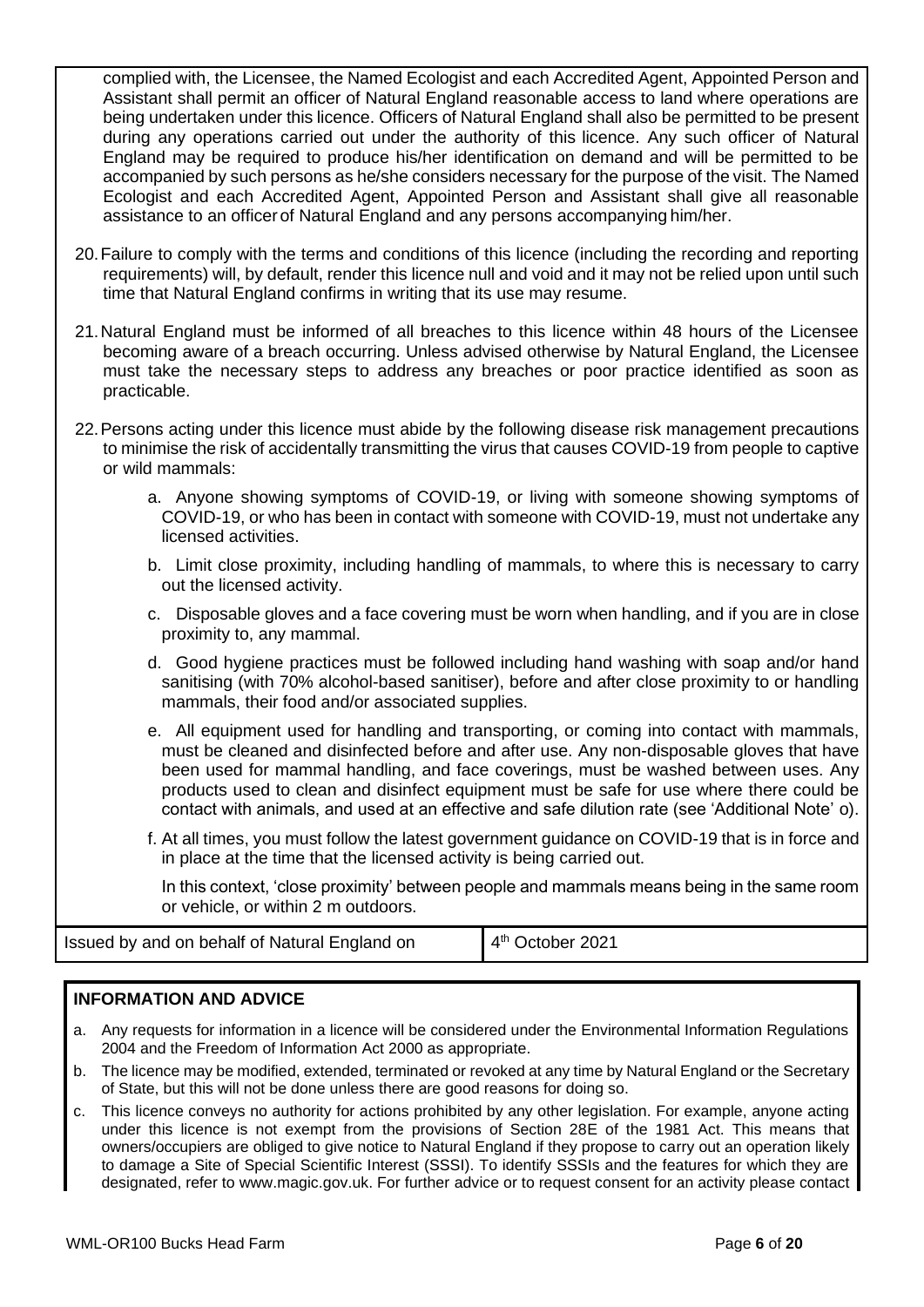the Natural England 'Responsible Officer' for the relevant site(s). Contact details are available from the Natural England Enquiry Service (see below).

- d. No person convicted on or after 1 January 2010 of an offence under the Conservation of Habitats and Species Regulations 2017, the 1981 Act, the Protection of Badgers Act 1992, the Deer Act 1991, the Hunting Act 2004, the Wild Mammals (Protection) Act 1996, the Animal Welfare Act 2006 or the Protection of Animals Act 1911 (all as amended) may use this licence without the permission of Natural England unless, in respect of that offence, either:
	- i. they are a rehabilitated person for the purposes of the Rehabilitation of Offenders Act 1974 and their conviction is treated as spent; or
	- ii. a court has made an order discharging them absolutely.
	- Any request to use the licence by a person to whom this note applies will be considered on its merits.
- e. The common name or names of species given in the Licence, Annexes, and associated documents are included by way of guidance only; in the event of any dispute or proceedings, it is the scientific name of a species that will be taken into account.

#### **Training requirements**

f. Training must be relevant to the conditions and the activities permitted by the licence and should be undertaken at regular intervals. This should include: identification of European and other protected species, and non-native species relevant to the activities authorised by this licence and signs indicating they may be present; surveying techniques; best practice guidance and reasonable avoidance measures; mitigation techniques and methods, and a working knowledge of the relevant law.

#### **General Welfare Considerations**

- g. Persons acting under this licence may photograph any protected species named in this licence in connection with licensed work provided that this causes no additional disturbance or any other harm.
- h. Under the Animal Welfare Act 2006 it is an offence to cause any unnecessary suffering to an animal under the control of man (section 4). This applies to the treatment of animals (including non-target species) held in nets, traps, etc.

#### **The limits of licences**

- i. Licences permit action only for the purposes specified on that licence.
- j. Licences do not permit actions prohibited under any other legislation (unless it is clearly stated that the licence does), nor do they confer any right of entry upon land.
- k. Unless otherwise stated the provisions of Natural England licences only apply landward of the mean low water mark in England. The Marine Management Organisation is responsible for all licensing seaward of the mean low water mark.
- l. No work shall be carried out under this licence on a National Nature Reserve except with the prior written permission of Natural England's 'SSSI Adviser' for the relevant site(s) (contact details available from Enquiry Service – see below).

### **Compliance and enforcement**

- m. The Licensee is expected to monitor compliance with the licence and to take action in the event that poor practice and/or non-compliance are identified. A person may be barred from using this licence by Natural England, for example, if that person breaches the conditions of this licence. In these circumstances Natural England will notify the Licensee.
- n. Natural England checks compliance with licences and the attached conditions. Where breaches are identified, these may be subject to enforcement action.

#### **Working during the coronavirus pandemic**

o) 'Safe4' is considered to be an appropriate disinfectant for equipment where there could be contact with animals. This product is considered effective against the virus that causes COVID-19 at a dilution of 1:50.

| <b>Contact details for Natural England</b>          | Other useful contacts                                                                                                                                                                      |  |  |  |
|-----------------------------------------------------|--------------------------------------------------------------------------------------------------------------------------------------------------------------------------------------------|--|--|--|
| For licensing enquiries (& Reporting):              | Local Record Centres: to find out where your nearest Local<br>Record Centre is visit the Association of Local Environmental<br>Record Centres website at: http://www.alerc.org.uk/find-an- |  |  |  |
| Telephone 020 802 61089                             |                                                                                                                                                                                            |  |  |  |
| HS2wildlifelicensing@naturalengland.org.uk<br>Email | Irc.html                                                                                                                                                                                   |  |  |  |
| <b>Postal address</b>                               |                                                                                                                                                                                            |  |  |  |
| Wildlife Licensing, Natural England, Horizon House, | Legislation: to view the full text of the legislation referred to in                                                                                                                       |  |  |  |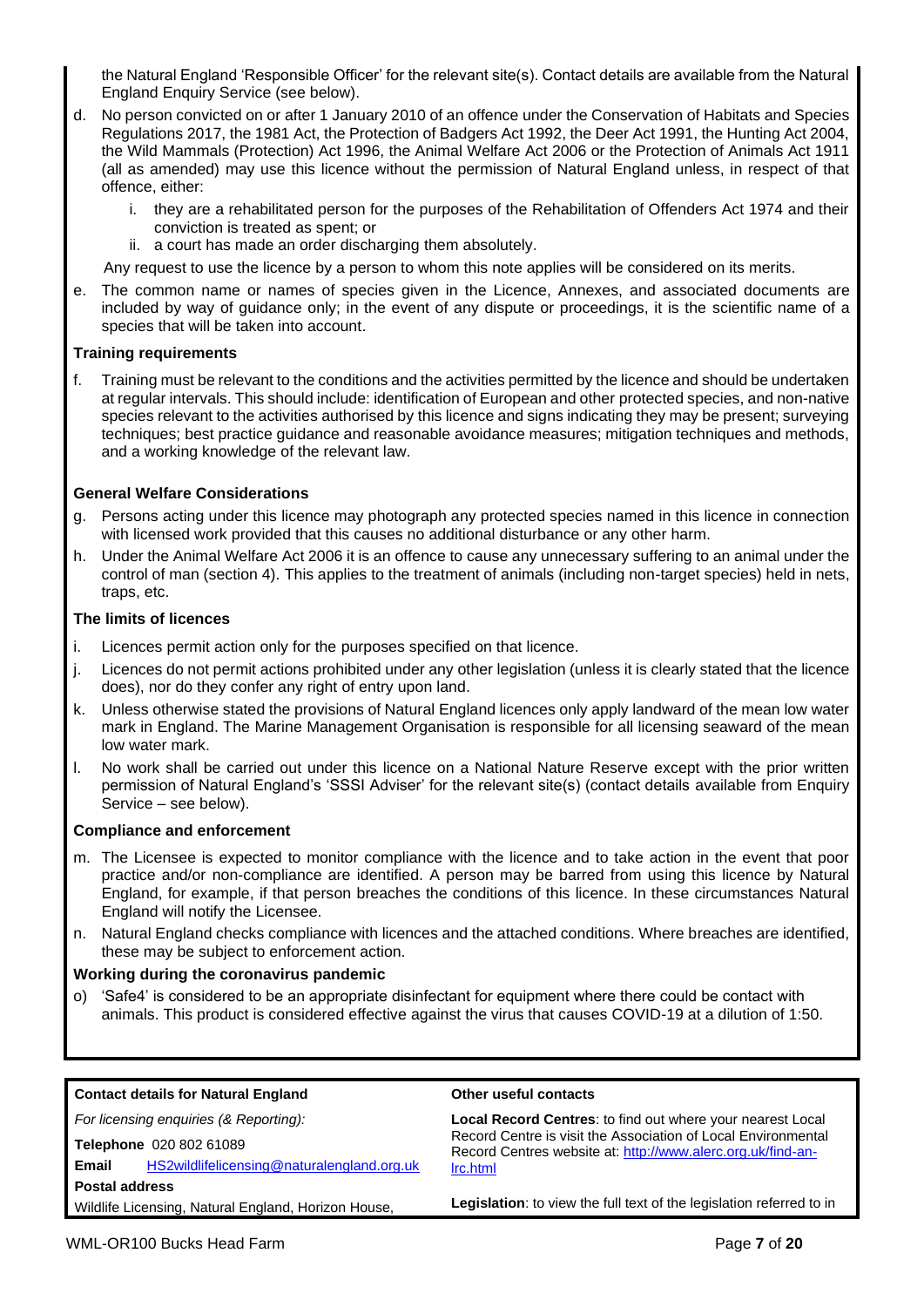Deanery Road, Bristol BS1 5AH *For other enquiries use the Enquiry Service:* **Telephone** 0300 060 3900 **Email** enquiries@naturalengland.org.uk **Web** Natural England - GOV.UK

this licence visit http://www.legislation.gov.uk

**Feedback and Complaints:** we welcome and value your compliments, complaints, suggestions and comments about our services. Please see our 'Contact us' section for more details. https://www.gov.uk/government/organisations/naturalengland#org-contacts

#### **Using and Sharing Your Information**



The data controller is the Natural England, Foss House, Kings Pool, 1-2 Peasholme Green, York, Y01 7PX. You can contact the Natural England Data Protection Manager at: Natural England, County Hall, Spetchley Road, Worcester, WR5 2NP; foi@naturalengland.org.uk.

Any questions about how we are using your personal data and your associated rights should be sent to the above contact. The Data Protection Officer responsible for monitoring that Natural England is meeting the requirements of the legislation is: Defra group Data Protection Officer, Department for Environment, Food and Rural Affairs, SW Quarter, 2nd floor, Seacole Block, 2 Marsham Street, London SW1P 4DF. DefraGroupDataProtectionOfficer@defra.gsi.gov.uk.

#### **What if my data is being collected and how is it used? What is the legal basis for the processing?**

The information on the licence application form and any supporting material will be used by Natural England to undertake our licensing functions. This will include, but is not limited assessing your application, issuing a licence if applicable, monitoring compliance with licence conditions and collating licence returns and reports. The personal information we will process will include, but is not limited to your name and contact details, customer type and reasons for wanting a licence.

Processing is necessary for the performance of a task carried out in the public interest or in the exercise of official authority vested in the data controller. That task is to conduct the licensing functions as delegated by Defra to Natural England under Part 8 Agreement under section 78 of the Natural Environment and Rural Communities Act 2006

#### **Who will my data be shared with?**

Your personal data may be shared by us with the Department for Food, Environment and Rural Affairs and its executive agencies including the Rural Payments Agency and the Environment Agency. This will be used to monitor and evaluate the effectiveness of our work.

It may also be shared with:

- Police
- HS2 Ltd.

We will respect personal privacy, whilst complying with access to information requests to the extent necessary to enable Natural England to comply with its statutory obligations under the Environmental Information Regulations 2004, and the Freedom of Information Act 2000.

#### **If you are relying on my consent to process my data, can I withdraw my consent**?

No, because the processing is not based on consent.

#### **How long will my data be held for?**

Your personal data will be kept by us for 7 years after the expiry of your licence or longer if stated in the licence conditions.

#### **What will happen if I don't provide the data?**

Failure to provide this information will mean that Natural England will not be able process your licence application.

#### **Will my data be used for automated decision-making or profiling?**

The information you provide is not connected with individual decision making (making a decision solely by automated means without any human involvement) or profiling (automated processing of personal data to evaluate certain things about an individual).

#### **Will my data be transferred outside of the EEA?**

The data you provide will not be transferred outside the European Economic Area.

#### **What are my rights?**

A list of your rights under the General Data Protection Regulation, the Data Protection Act 2018, is accessible at: https://ico.org.uk/for-organisations/guide-to-the-general-data-protection-regulation-gdpr/individual-rights/

#### **How do I complain?**

You have the right to lodge a complaint with the ICO (supervisory authority) at any time. Should you wish to exercise that right full details are available at: https://ico.org.uk/for-organisations/guide-to-the-general-data-protection-regulationgdpr/individual-rights/

**Natural England's Information Charter can be found here:** https://www.gov.uk/government/organisations/naturalengland/about/personal-information-charter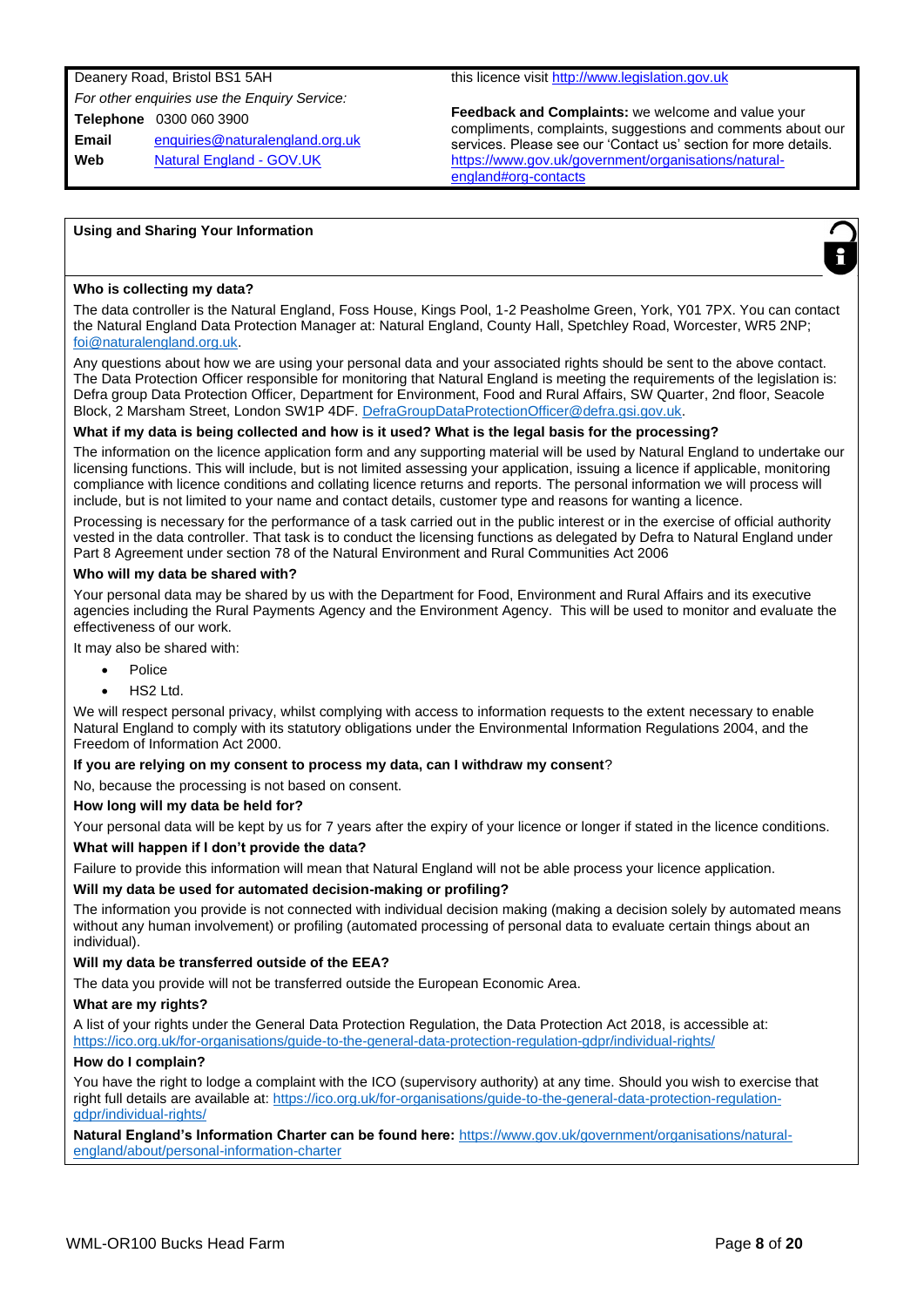## **ANNEX WML – OR100(A)**

## This Annex defines the boundaries and areas of the Licensed Area – As shown on Figure C5b



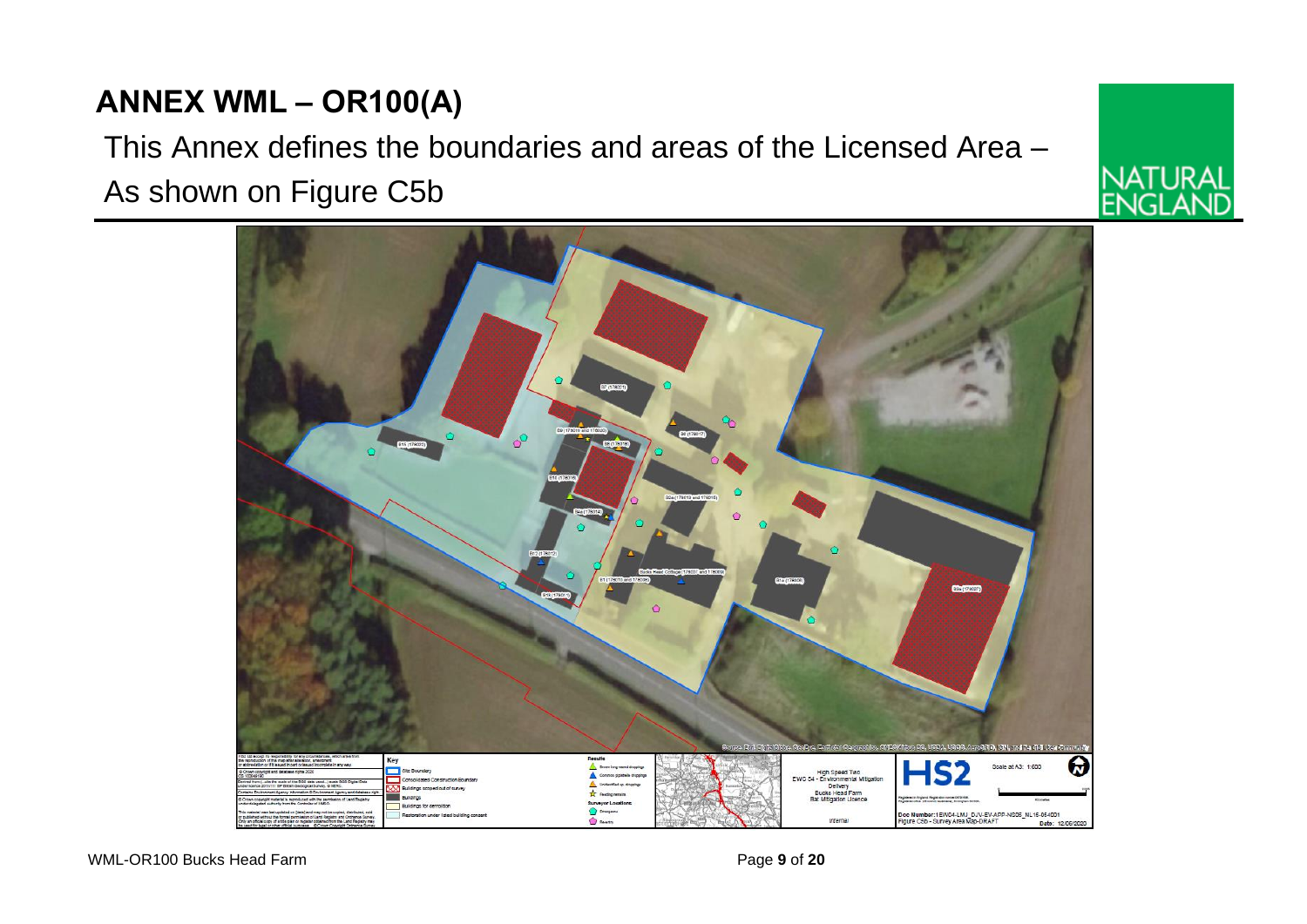## **ANNEX WML – OR100(B)**

## Permitted activities and licensed methods for bats within the Licensed Area



| <b>OVERVIEW</b>                                                                                                                                                                                                                  |                                                                                                                                                                       |  |  |  |  |  |  |  |
|----------------------------------------------------------------------------------------------------------------------------------------------------------------------------------------------------------------------------------|-----------------------------------------------------------------------------------------------------------------------------------------------------------------------|--|--|--|--|--|--|--|
| This Annex specifies the activities and operations affecting bats that are permitted within the Licensed Area and includes relevant conditions.                                                                                  |                                                                                                                                                                       |  |  |  |  |  |  |  |
| Surveys and inspections for bats in structures or trees identified as having bat roost potential must be undertaken to establish whether bats are present prior                                                                  |                                                                                                                                                                       |  |  |  |  |  |  |  |
|                                                                                                                                                                                                                                  | to undertaking structure or tree works. This Annex does not permit works to structures or trees where a species of bat or roost types not covered by this             |  |  |  |  |  |  |  |
| licence is present.<br><b>Activities permitted</b>                                                                                                                                                                               | Capture                                                                                                                                                               |  |  |  |  |  |  |  |
|                                                                                                                                                                                                                                  |                                                                                                                                                                       |  |  |  |  |  |  |  |
|                                                                                                                                                                                                                                  | ΙΙ.<br>Transport                                                                                                                                                      |  |  |  |  |  |  |  |
|                                                                                                                                                                                                                                  | Disturb<br>III.                                                                                                                                                       |  |  |  |  |  |  |  |
|                                                                                                                                                                                                                                  | IV. Damage or destroy the resting places                                                                                                                              |  |  |  |  |  |  |  |
|                                                                                                                                                                                                                                  | Damage or destroy breeding places of specified bat species (See Table 1 and Table 2 below).<br>V.                                                                     |  |  |  |  |  |  |  |
| This licence permits activities affecting the following roost types only: Day roosts; Night roosts; Transitional/occasional roosts; Mating sites; Swarming sites;                                                                |                                                                                                                                                                       |  |  |  |  |  |  |  |
|                                                                                                                                                                                                                                  | Maternity roosts and Hibernation roosts (see Definitions at Condition B26).                                                                                           |  |  |  |  |  |  |  |
| Purpose(s) for which these activities may be                                                                                                                                                                                     | Imperative reasons of overriding public interest including those of a social or economic nature and                                                                   |  |  |  |  |  |  |  |
| conducted                                                                                                                                                                                                                        | beneficial consequences of primary importance for the environment.                                                                                                    |  |  |  |  |  |  |  |
| <b>IMPORTANT</b>                                                                                                                                                                                                                 |                                                                                                                                                                       |  |  |  |  |  |  |  |
|                                                                                                                                                                                                                                  | These activities are subject to the terms and conditions set out in the main licence in addition to those in this Annex. All terms and conditions in this Annex must  |  |  |  |  |  |  |  |
|                                                                                                                                                                                                                                  | be fully adhered to whether or not they are identified in Table 1. Terms and conditions that have a particular relevance to an activity are identified in Table 1 for |  |  |  |  |  |  |  |
| ease of reference only.                                                                                                                                                                                                          |                                                                                                                                                                       |  |  |  |  |  |  |  |
|                                                                                                                                                                                                                                  | Definitions in the main licence also apply to this Annex and further definitions specific to this Annex are set out at Conditions B26 and B27.                        |  |  |  |  |  |  |  |
|                                                                                                                                                                                                                                  | Interpreting the table of permitted activities and operations                                                                                                         |  |  |  |  |  |  |  |
|                                                                                                                                                                                                                                  | Permitted activities and operations: a brief description of each activity or operation permitted under the licence.                                                   |  |  |  |  |  |  |  |
| Actions made lawful by this licence: for each activity or operation listed the presence of a corresponding 'X' indicates which acts are made lawful if<br>conducted in accordance with the terms and conditions of this licence. |                                                                                                                                                                       |  |  |  |  |  |  |  |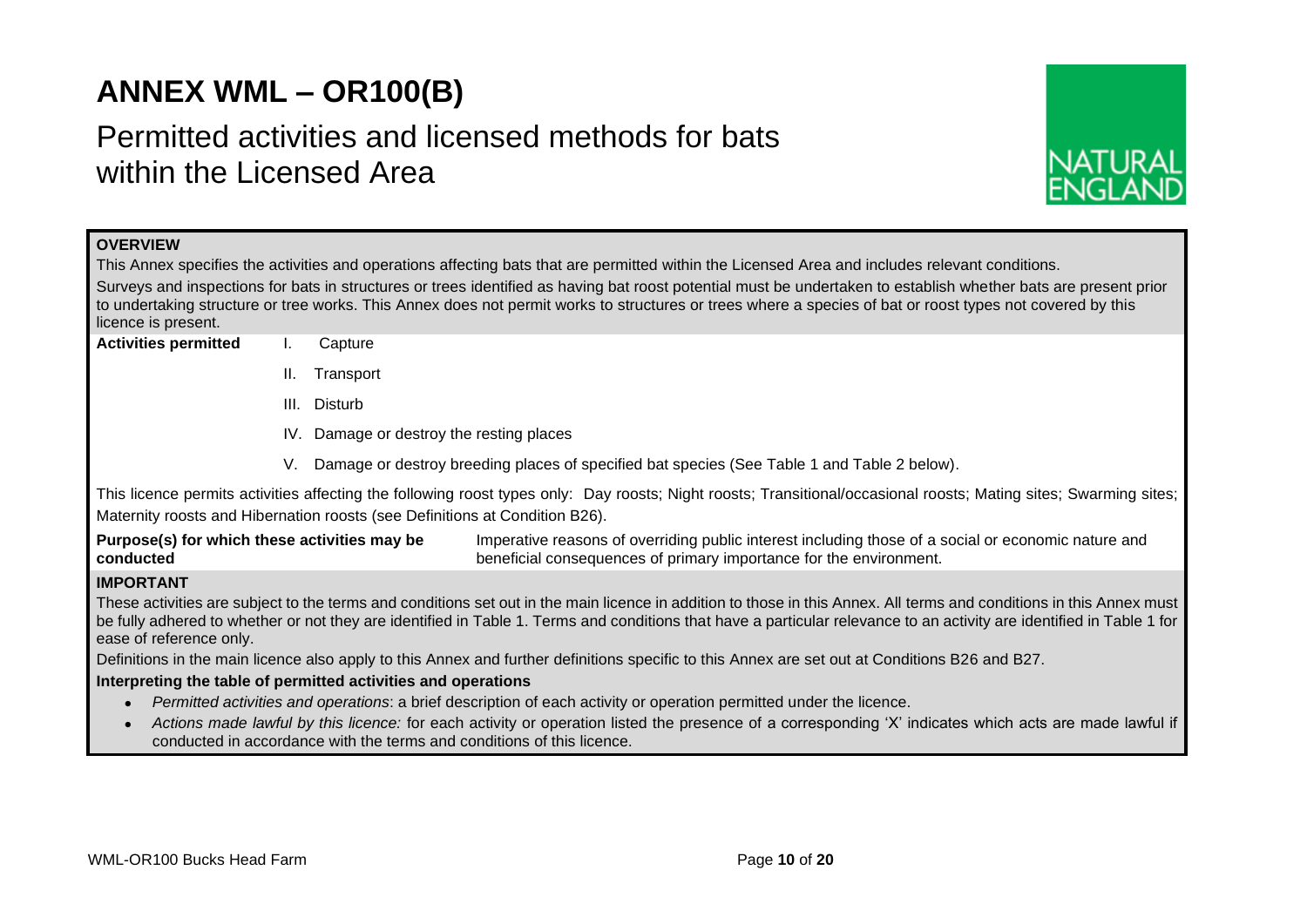|                                                                                                    | Actions made lawful by this<br>licence |           |          |                           |                                 |                          |                              | <b>Additional</b><br>condition No.<br>especially<br>relevant to the<br>action              | <b>Permitted methods</b>                                                                                                                 | <b>Species</b><br>permitted                                                                      |
|----------------------------------------------------------------------------------------------------|----------------------------------------|-----------|----------|---------------------------|---------------------------------|--------------------------|------------------------------|--------------------------------------------------------------------------------------------|------------------------------------------------------------------------------------------------------------------------------------------|--------------------------------------------------------------------------------------------------|
| <b>Permitted activities</b>                                                                        | Capture                                | Transport | Disturb  | Damage<br>resting place   | sites<br>amage<br>breeding<br>õ | Destroy<br>resting place | sites<br>Destroy<br>breeding |                                                                                            |                                                                                                                                          |                                                                                                  |
| and operations<br>Noise, lighting and<br>vibration caused by<br>construction related<br>activities |                                        |           | X        | $\boldsymbol{\mathsf{X}}$ | $\pmb{\mathsf{X}}$              |                          |                              | B1, B2, B3, B4,<br><b>B10</b>                                                              | Disturbance by noise,<br>lighting and vibration                                                                                          | Common pipistrelle bat,<br>soprano pipistrelle bat,<br>Brown long-eared bat,<br>Daubenton's bat, |
| Pre-works inspection<br>of structures or trees                                                     | $\mathsf{X}$                           | $\times$  | X        | $\boldsymbol{\mathsf{X}}$ | $\pmb{\times}$                  |                          |                              | B1, B2, B3, B4,<br>B <sub>5</sub>                                                          | By hand; Endoscope; Torch<br>illumination; Static hand-<br>held net;                                                                     | Natterer's bat.                                                                                  |
| Roost loss through<br>structure or tree works                                                      | X                                      | $\times$  | $\times$ | $\boldsymbol{\mathsf{X}}$ | X                               | Χ                        | X                            | B1, B2, B3, B4,<br>B5, B6, B7, B8,<br>B9, B10, B11,<br>B12, B13, B14,<br>B15, B16, 17, B18 | Exclusion by one-way door<br>or valve; Permanent<br>exclusion; Destructive<br>Search by Soft Demolition;<br><b>Mechanical Demolition</b> |                                                                                                  |

#### **Table 1: Permitted activities and operations**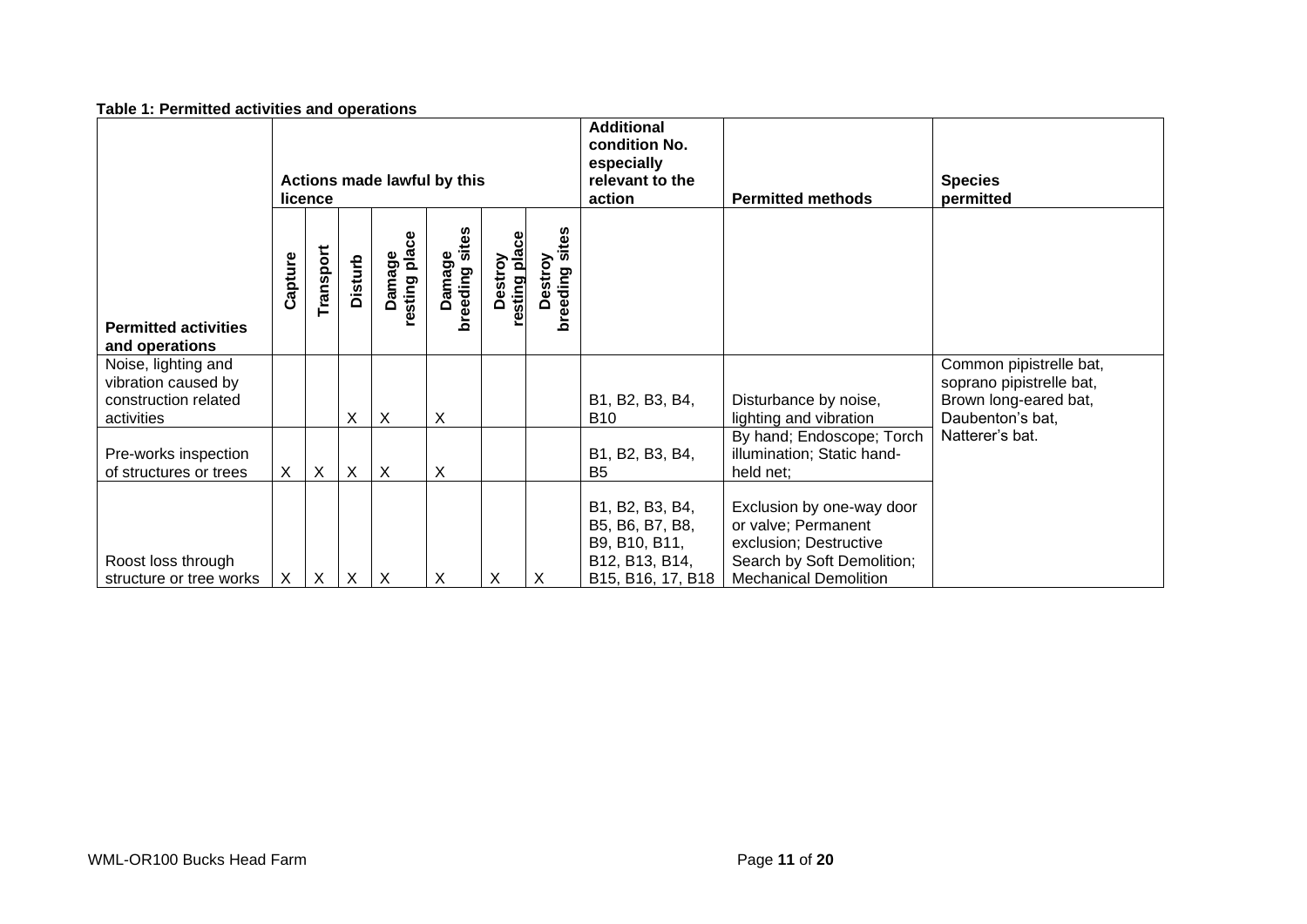| Table 2: Licensable activities and maximum numbers: |  |  |  |  |  |
|-----------------------------------------------------|--|--|--|--|--|
|-----------------------------------------------------|--|--|--|--|--|

| Species                    |         | Licensable activities and maximum numbers: |                         |                                                                                                                                                                                                                                            |                                                                                                                         |                                                                                                                                                                                                                                                                                                                                    |                                                                                                                                                                                                                                                                                         |  |  |
|----------------------------|---------|--------------------------------------------|-------------------------|--------------------------------------------------------------------------------------------------------------------------------------------------------------------------------------------------------------------------------------------|-------------------------------------------------------------------------------------------------------------------------|------------------------------------------------------------------------------------------------------------------------------------------------------------------------------------------------------------------------------------------------------------------------------------------------------------------------------------|-----------------------------------------------------------------------------------------------------------------------------------------------------------------------------------------------------------------------------------------------------------------------------------------|--|--|
|                            | Capture | <b>Transport</b>                           | <b>Disturb</b>          | Damage resting<br>place                                                                                                                                                                                                                    | <b>Damage</b><br>breeding sites                                                                                         | <b>Destroy</b><br>resting place                                                                                                                                                                                                                                                                                                    | <b>Destroy</b><br>breeding sites                                                                                                                                                                                                                                                        |  |  |
| Common<br>pipistrelle bat  | 15      | 15                                         | Not<br>Specified        | 3 (three) day roosts<br>located in buildings<br>178019/178020<br>(B9), 178022 (B15)<br>and 178011 (B13)<br>to be damaged via<br>renovation works.<br>1 (one) hibernation<br>roost located in<br>building 178014<br>(B4a) to be<br>damaged. | 2 (two) roosts<br>located in<br>buildings 178016<br>(B10) and 178014<br>(B4a) to be<br>damaged via<br>renovation works. | 2 (two) day roosts<br>located in building 178017<br>(B6) and building<br>178010/1788008 (B1) to<br>be destroyed via<br>demolition works.<br>1 (one) day roost located<br>in building 178018 (B8) to<br>be destroyed via<br>renovation works.                                                                                       | 4 (four) roosts located<br>in buildings 178021<br>(B7), 178013/178015<br>(B2a), 178007/178009<br>(Bucks Head Cottage),<br>and 178006 (B1a) to<br>be destroyed via<br>demolition works.<br>1 (one) roost located<br>in building 178012<br>(B12) to be destroyed<br>via renovation works. |  |  |
| Soprano<br>pipistrelle bat | 5       | 5                                          | <b>Not</b><br>Specified | 4 (four) day roosts<br>located in buildings<br>178019/178020<br>(B9), 178022 (B15),<br>178016 (B10) and<br>178014 (B4a) to be<br>damaged via<br>renovation works.                                                                          | $\blacksquare$                                                                                                          | 6 (six) day roosts located<br>in buildings 178021 (B7),<br>178017 (B6),<br>178013/178015 (B2a),<br>178007/178009 (Bucks)<br>Head Cottage), 178006<br>(B1a) and 178010/178008<br>(B1) to be destroyed via<br>demolition works.<br>1 (one) day roost located<br>in building 178012 (B12)<br>to be destroyed via<br>renovation works. | $\blacksquare$                                                                                                                                                                                                                                                                          |  |  |
| Brown long-eared<br>bat    | 15      | 15                                         | <b>Not</b><br>Specified | 4 (four) day roosts<br>located in buildings<br>178019/178020<br>(B9), 178022 (B15),<br>178011 (B13) and<br>178014 (B4a) to be<br>damaged via                                                                                               |                                                                                                                         | 4 (four) day roosts located<br>in buildings 178017 (B6),<br>178013/178015 (B2a),<br>178006 (B1a) and 178010<br>(B1) to be destroyed via<br>demolition works.                                                                                                                                                                       | 2 (two) roosts located<br>in buildings 178021<br>(B7) and<br>178007/178009<br>(Bucks Head Cottage)<br>to be destroyed via<br>building demolition.                                                                                                                                       |  |  |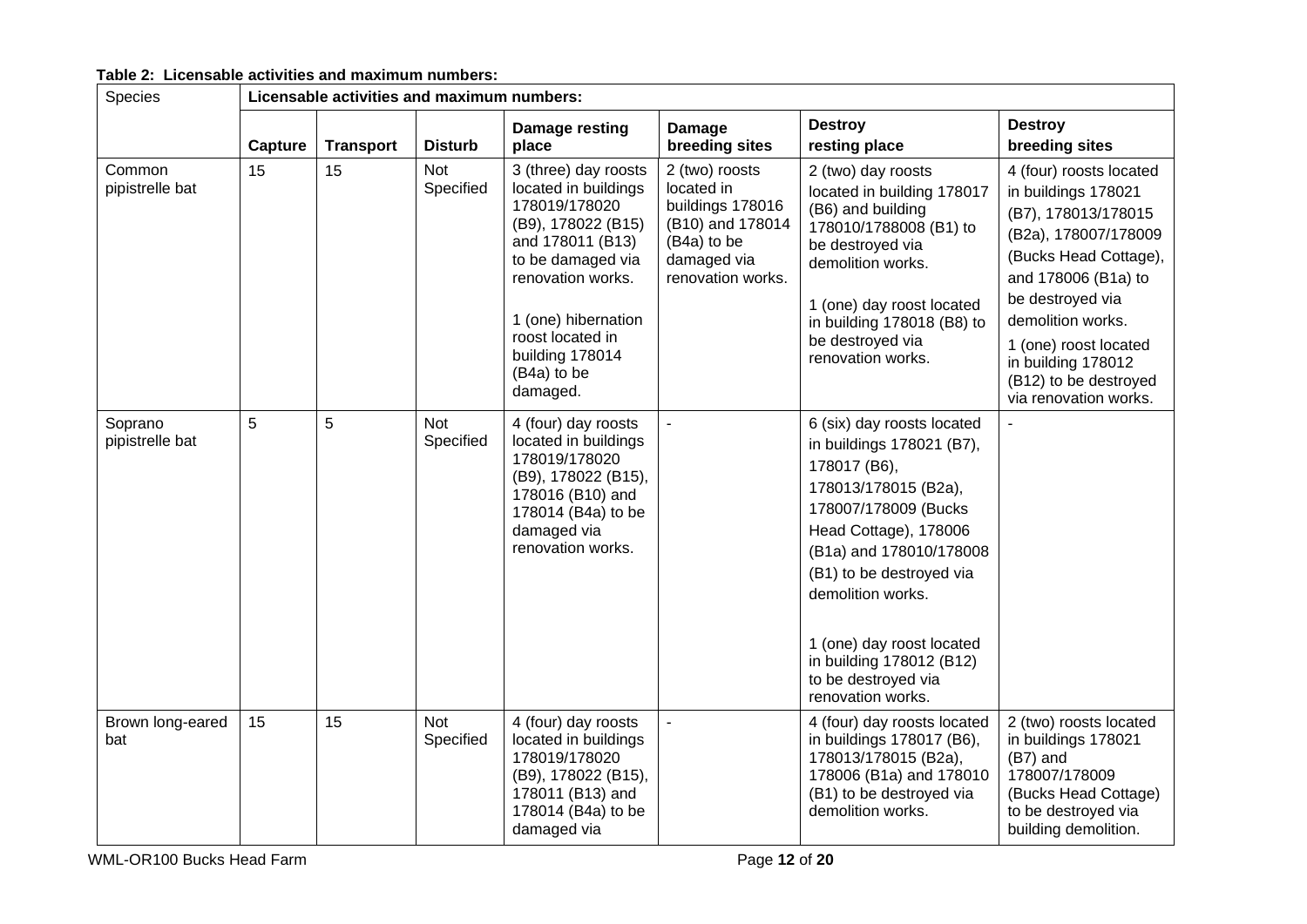|                      |    |    |                         | renovation works.                                                                                                                  |                                                                                                         | 2 (two) day roosts located<br>in buildings 178018 (B8)<br>and 178012 (B12) to be<br>destroyed via renovation<br>works.                                                 |                                                                                                           |
|----------------------|----|----|-------------------------|------------------------------------------------------------------------------------------------------------------------------------|---------------------------------------------------------------------------------------------------------|------------------------------------------------------------------------------------------------------------------------------------------------------------------------|-----------------------------------------------------------------------------------------------------------|
| Daubenton's bat      | 10 | 10 | <b>Not</b><br>Specified | 2 (two) day roosts<br>located in building<br>178014 (B4a) and<br>178019/178020<br>$(B9)$ to be<br>damaged via<br>renovation works. | 1 (one) roost<br>located in building<br>178019/178020<br>(B9) to be<br>damaged via<br>renovation works. | 3 (three) day roosts<br>located in building 178102<br>(B12), 178007/178009<br>(Bucks Head Cottage)<br>and 178006 (B1a) to be<br>destroyed via renovation<br>works.     | 1 (one) roost located<br>in building<br>178010/178001 (B1)<br>to be destroyed via<br>building demolition. |
| Natterer's bat       | 15 | 15 | <b>Not</b><br>Specified | 2 (two) day roosts<br>located in building<br>178022 (B15) and<br>178019/178020<br>$(B9)$ to be<br>damaged via<br>renovation works. |                                                                                                         | 3 (three) day roosts<br>located in buildings<br>178017 (B6),<br>178007/178009 (Bucks)<br>Head Cottage) and<br>178006 (B1a) to be<br>destroyed via demolition<br>works. | 1 (one) roost located<br>in building<br>178010/178008 (B1)<br>to be destroyed via<br>building demolition. |
| <b>Maximum total</b> |    |    |                         | 16 resting places.                                                                                                                 | 3 breeding sites.                                                                                       | 22 resting places.                                                                                                                                                     | 9 breeding sites.                                                                                         |

The maximum number(s) stated in the above table refers to the maximum number of individuals of the stated species that can be captured or transported under the terms of this licence and the maximum number/s of resting places (see definition B26) or breeding sites that can be damaged or destroyed under this licence (if applicable).

## **ANNEX B LICENCE CONDITIONS**

## **Working under this licence:**

- B1. This licence is only to be used in connection with the Project Description and only when alternatives recognised by the Named Ecologist or an Accredited Agent are not appropriate to the conservation of bats.
- B2. The Licensee, the Named Ecologist, Accredited Agents, the Appointed Person and Assistants must adhere to the activities and timescales agreed in the Bucks Head Farm Work Schedule**.**
- B3. The Named Ecologist or an Accredited Agent must ensure that all those involved with the licensed works understand by way of a 'tool box talk' that bats are present; the legislation relating to bats; measures that will be used to protect them; good working practices; licensed activities and what to do should bats be found. This information must be provided before any licensed works commence on site. A written record that this has been undertaken, and that it covers the above points, must be kept by the Named Ecologist or Accredited Agent and made available to Natural England or any police officer on request.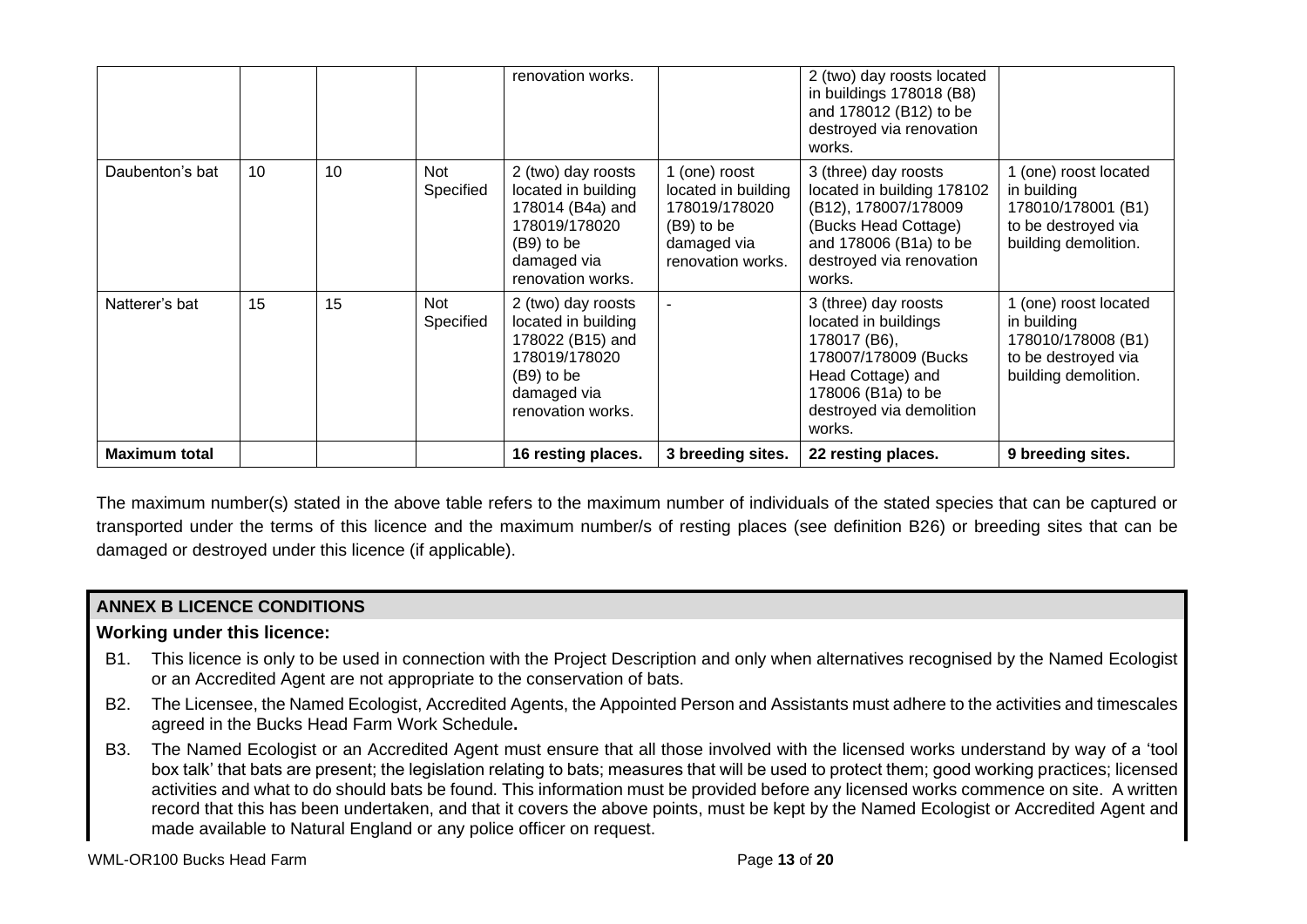## **Methodology:**

- B4. All relevant animal welfare legislation must be complied with at all times.
- B5. All works must be undertaken using best practice methodology to ensure minimal risk to bats. Persons acting under this licence must abide by the advice on excluding bats, handling bats and working in bat roosts in the most up to date edition of the *"Bat Mitigation Guidelines"* and the *"Bat Workers Manual"*. "*The Bat Survey - Good Practice Guidelines*" are available from the BCT website. You are expected to check whether this guidance has been updated and if so, to ensure that you act in accordance with the most up to date version. In addition to this:
	- a) The use of endoscopes, artificial light from torches, Destructive Search by Soft Demolition (see Definition in Annex Condition B27) temporary obstruction of roost access, temporary or permanent exclusion methods (including installation) and use of static hand held nets must only be undertaken or directly supervised by the Named Ecologist, or an Accredited Agent.
	- b) Where capture and/or handling of bats are necessary, only the Named Ecologist, Accredited Agent, or an Assistant may do so. Capture/handling/exclusion of bats must only be undertaken in conditions suitable for bats to be active.
	- c) Where bats are discovered and taken under this licence they must either be relocated to a suitable roost for the species, or where bats are held this must be done safely and bats released on site at dusk in, or adjacent to, suitable foraging/ commuting habitat in safe areas within or directly adjacent to the pre-works habitat. Where a bat is unexpectedly discovered in adverse weather conditions, condition B14 must be followed.
	- d) Endoscopes and handheld nets are only to be used to assist with the locating and capture of bats.
	- e) Temporary and permanent exclusion must be carried out using techniques specified in the most up to date edition of the '*Bat Workers Manual*'. If one-way exclusion devices are to be used, each device must remain in position for a period of at least 5 consecutive days/ nights throughout a spell of suitable weather conditions, or longer until these conditions prevail.
	- f) Prior to destructive works, an inspection using torches and/or an endoscope must be performed internally to search for the presence of bats. If any bat species covered by this licence is found and is accessible, each will be captured by gloved hand or hand-held net, given a health check and then each placed carefully inside a drawstring, calico cloth holding bag or similar for transport.
	- g) Following inspection and exclusion operations, the removal of any feature with bat roost potential, will be only performed by hand and under direct ecological supervision. Where applicable, materials will be removed carefully away and not rolled or sprung to avoid potential harm to bats. The undersides of materials will be checked by the Named Ecologist or Accredited Agent for bats that may be clung to them before removal.
- B6. For structures or trees that are safe to inspect and that possess Potential Roosts Features (PRFs) that can be accessed, pre-works inspection/s or climbing inspection/s will be undertaken no more than three days prior to demolition or tree felling. For known roosts and PRFs consisting of cavities (or similar), Destructive Search by Soft Demolition / Soft Felling (see Definition in Annex Condition B27) will take place on the same day as the pre-works / pre-felling inspection.
- B7. For PRFs confirmed as containing no bats, the PRF will be immediately destroyed / felled or made unsuitable for bats. Materials used for soft blocking must be appropriate for intended purposed and not risk entrapping or capturing bats or other wildlife.
- B8. For PRFs that contain bats, bats will be removed in line with the procedures specified in Condition B5 above.
- B9. Should bats be discovered inside a structure or tree and cannot be successfully captured due to the nature of the roost feature, the Named Ecologist or Accredited Agent or tree climber will withdraw. In this circumstance, during the active bat season (April-October), an

WML-OR100 Bucks Head Farm **Page 14** of **20 Page 14** of **20**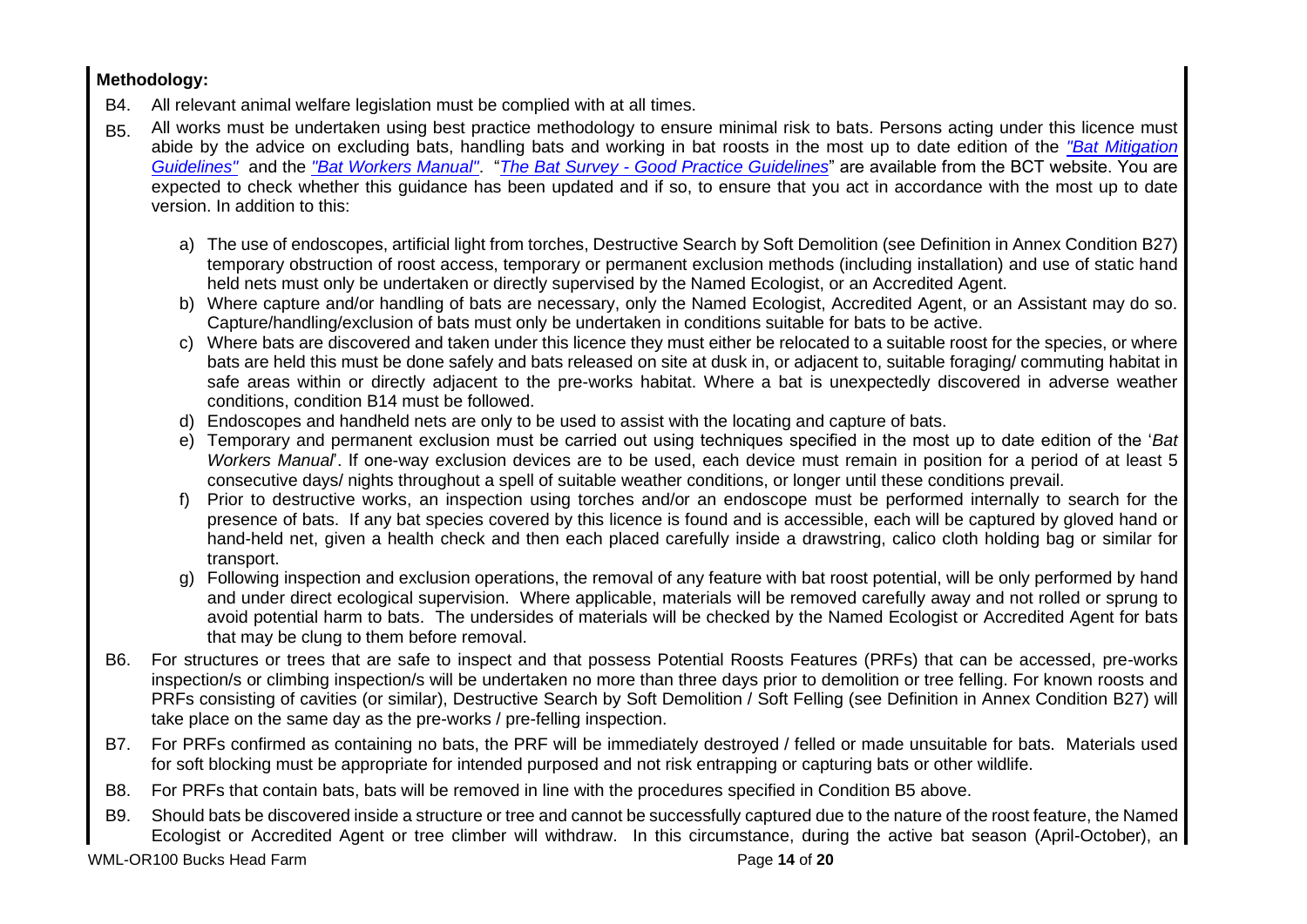emergence survey followed by dawn re-entry survey in suitable weather conditions will be undertaken in relation to the confirmed roost (using infrared (IR) cameras) to identify when bats have left the roost and not re-entered. This will be followed by re-inspection of the feature or tree and soft blocking of the roost prior to being destroyed or felled or made unsuitable for bats. If an inspection of the structure or tree is not possible then it must undergo a Destructive Search by Soft Demolition or Soft Felling (see Definitions in Annex Condition B27).

## **Impacts**:

B10. Disturbance of bats and damage and/or destruction of bat roosts will be limited to those structures or trees shown on the Bucks Head Farm Bat Impacts Maps.

## **Undertaking works on roosts under this licence:**

- B11. A written record must be kept of capture and exclusion efforts undertaken, including weather conditions (including over-night minimum temperature and rainfall), numbers and species of bats captured/taken and duration of exclusion process.
- B12. Destructive Searches by soft demolition or soft felling (See Definition in Annex Condition B27) may only be carried out when it is dry and mild and after temperatures have not dropped below 8°C for 4 days.
- B13. Licensable activities impacting satellite, maternity and hibernation roosts (see Definition in Annex Condition B26) must not be undertaken while the roost is in use for these purposes. Where the roosts are excluded ahead of seasonal use, appropriate compensation (if required) must be in place and available for use prior to exclusions taking place.
- B14. If individual bats are discovered unexpectedly, including during periods of adverse weather, then the following steps must be taken:
	- a) Works to that structure or tree must stop immediately. If the Named Ecologist or an Accredited Agent is not on site, he/she must be contacted immediately to attend the site.
	- b) Do not expose the bat or cause it to fly out of the roost on its own accord.
	- c) The bat must only be handled by the Named Ecologist or an Accredited Agent unless it is in immediate danger. The bat must be carefully placed in a lidded ventilated box with a piece of clean cloth and a small shallow container with some water. The box must be kept in a safe, quiet location.
	- d) Care must be taken to avoid rousing the bat during transfer to a suitable location which may be a suitable hibernation box or other alternative roost constructed, providing a safe, quiet environment with stable, suitable temperature and relatively high humidity, safe from further disturbance.
	- e) The Named Ecologist must re-assess the feature and determine whether works can continue under this licence, or whether a modification to the licence is required before works re-commence. A written record must be kept of this decision and made available to Natural England or any police officer on request. This incident must also be reported on the licence return form.
	- f) Any underweight or injured bats must be taken into temporary care by an experienced bat carer and looked after until such time that the bat can be transferred to a suitable replacement roost at the same site, or weather conditions are suitable for release at the same site.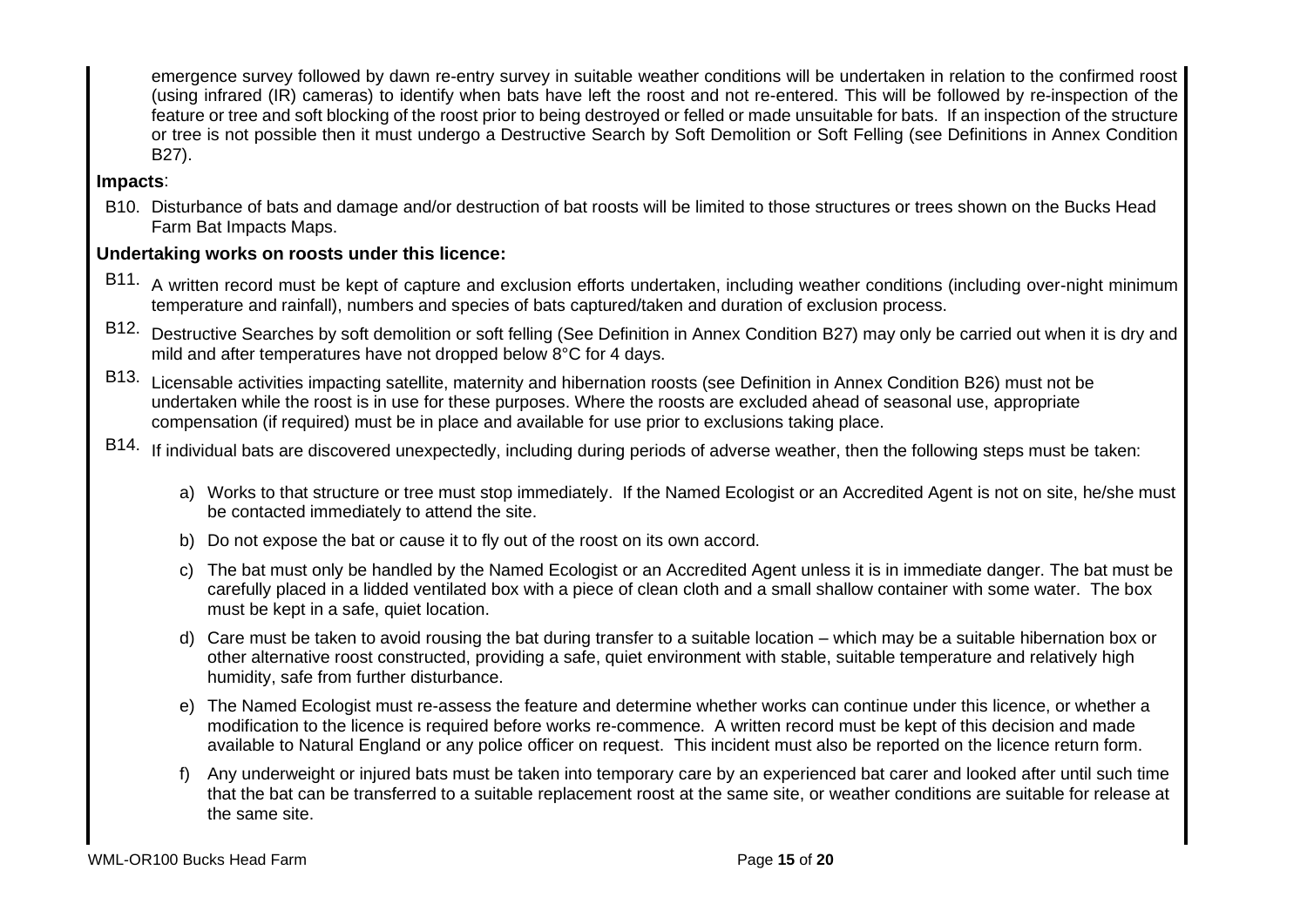- B15. Natural England must be notified in writing, to HS2wildlifelicensing@naturalengland.org.uk, within 48hrs of encountering one or more bats of any species.
- B16. Provision must be made for prompt assistance to deal with any injured bat. Any injured or dead bats must be reported to Natural England on the licence return form.
- B17. Mechanical Demolition (see Definition in Annex Condition B27) of a structure must only take place after the structure been declared free of bats by the Named Ecologist or Accredited Agent.

## **Compensation and mitigation:**

- B18. All compensation features as shown on Figures E3a and 3b must be erected or created adjacent to the impacted areas under the direct supervision of the Named Ecologist or Accredited Agent.
- B19. Bat roost compensation and mitigation measures must be provided in accordance with those set out in Table 3 below.

**Table 3. Provision of bat roost compensation and mitigation measures as specified on the Bucks Head Farm Bat Habitat Creation Maps.**

| <b>Compensation and mitigation measure/s</b> | Details: Location, area (ha), length (cm), dimensions, aspect<br>specifications, materials, number, bat box type, bat access (as<br>appropriate)                                                                                                                                                                             |
|----------------------------------------------|------------------------------------------------------------------------------------------------------------------------------------------------------------------------------------------------------------------------------------------------------------------------------------------------------------------------------|
| Retention of roost/s and access point/s      | The known roosts will be retained within the following buildings:<br>1. Building 178014 (B4a)<br>2. Building 178014 and 178016 (B4a/B10)<br>3. Building 178018 (B8)<br>4. Building 178019/178020 (B9)<br>5. Building 178012 (B12)<br>6. Building 178011 (B13)<br>7. Building 178022 (B15)<br>8. Modern Agricultural building |
| Retention of access point/s                  | Access point to roost in Modern Agricultural building will remain<br>unchanged.                                                                                                                                                                                                                                              |
| Modification of existing roost/s             | The number of access/egress points on each of the above noted<br>retained buildings is unknown due to the detail recorded during surveys<br>and the general state of the buildings – there are numerous potential                                                                                                            |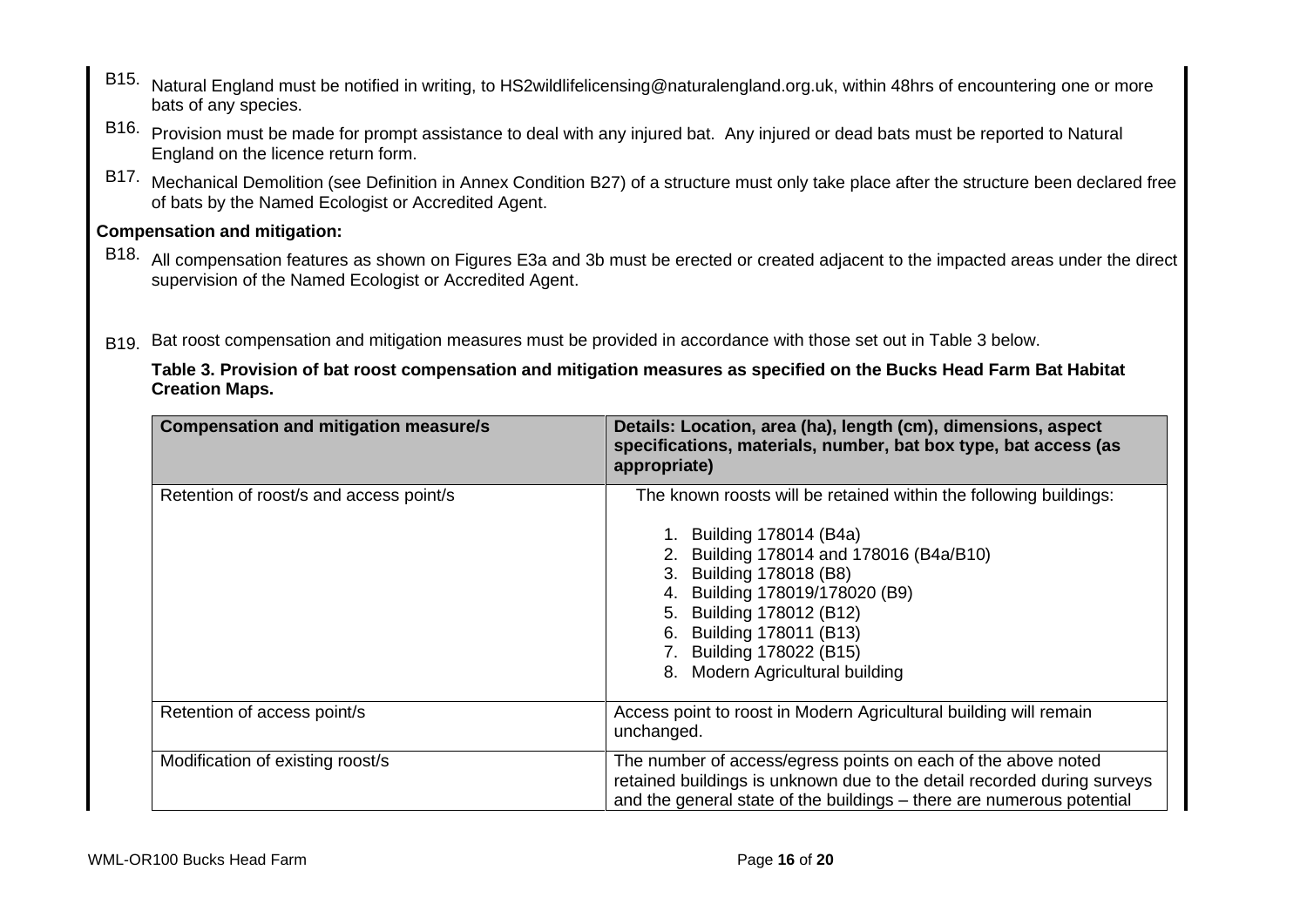|                           | access/egress points on each of the buildings in the general area where<br>bats were noted to emerge/re-enter.                                                                                                                                                                                                                                                                                  |
|---------------------------|-------------------------------------------------------------------------------------------------------------------------------------------------------------------------------------------------------------------------------------------------------------------------------------------------------------------------------------------------------------------------------------------------|
|                           | As a result, a mapping exercise will be undertaken prior to the start of<br>restoration to map potential access/egress points from a cherry picker<br>(or similar) and discussions will take place between the structural<br>engineers and the Named Ecologist to ensure that these are<br>reconstructed/ retained in the restoration process where structural<br>integrity is not compromised. |
|                           | Where there is a question over structural integrity, alternative<br>access/egress points will be added in replacement of those that cannot<br>be reinstated.                                                                                                                                                                                                                                    |
| New roost creation        | 4 (four) Herpetosure Four Seasons bat boxes, or similar, to be erected<br>suitable for the species present and the roost type/s to be replaced in<br>locations as shown on the Bucks Head Farm Bat Habitat Creation<br>Maps.                                                                                                                                                                    |
|                           | 20 (twenty) bat boxes suitable for the species will be located on suitable<br>trees along Key Foraging Routes as shown on the Bucks Head Farm<br>Bat Monitoring, management and maintenance map.                                                                                                                                                                                                |
|                           | 10 (ten) integrated bat boxes will be located within the new viaduct over<br>Black Brook at SK 15093 03490 as shown on the Bucks Head Farm Bat<br><b>Habitat Creation Maps.</b>                                                                                                                                                                                                                 |
| Stand-alone bat feature/s | 8-figure grid reference: SK 1476 0327                                                                                                                                                                                                                                                                                                                                                           |
|                           | This has already been completed.                                                                                                                                                                                                                                                                                                                                                                |
|                           | L shaped bat house, 6.74m x 6.74m with internal loft space of 2.71m in<br>height and overall building height of 5.42m.                                                                                                                                                                                                                                                                          |
|                           | Externally, there are seven bat access tiles situated on the various roof<br>elevations together with seven bat access bricks spread across all<br>elevations. In addition, the external structure has incorporated six bat<br>tubes and two hibernation roosting features.                                                                                                                     |
| Dedicated bat loft/s      | 8-figure grid reference:                                                                                                                                                                                                                                                                                                                                                                        |
|                           | Building 178018 (B8) SK 1485 0392                                                                                                                                                                                                                                                                                                                                                               |
|                           | A mezzanine structure with a bat loft will be incorporated at the eastern<br>end covering two bays of the structures roof. The mezzanine level will<br>be enclosed by a wall of sheet timber encompassing a locked door for                                                                                                                                                                     |
| WML-OR100 Bucks Head Farm | Page 17 of 20                                                                                                                                                                                                                                                                                                                                                                                   |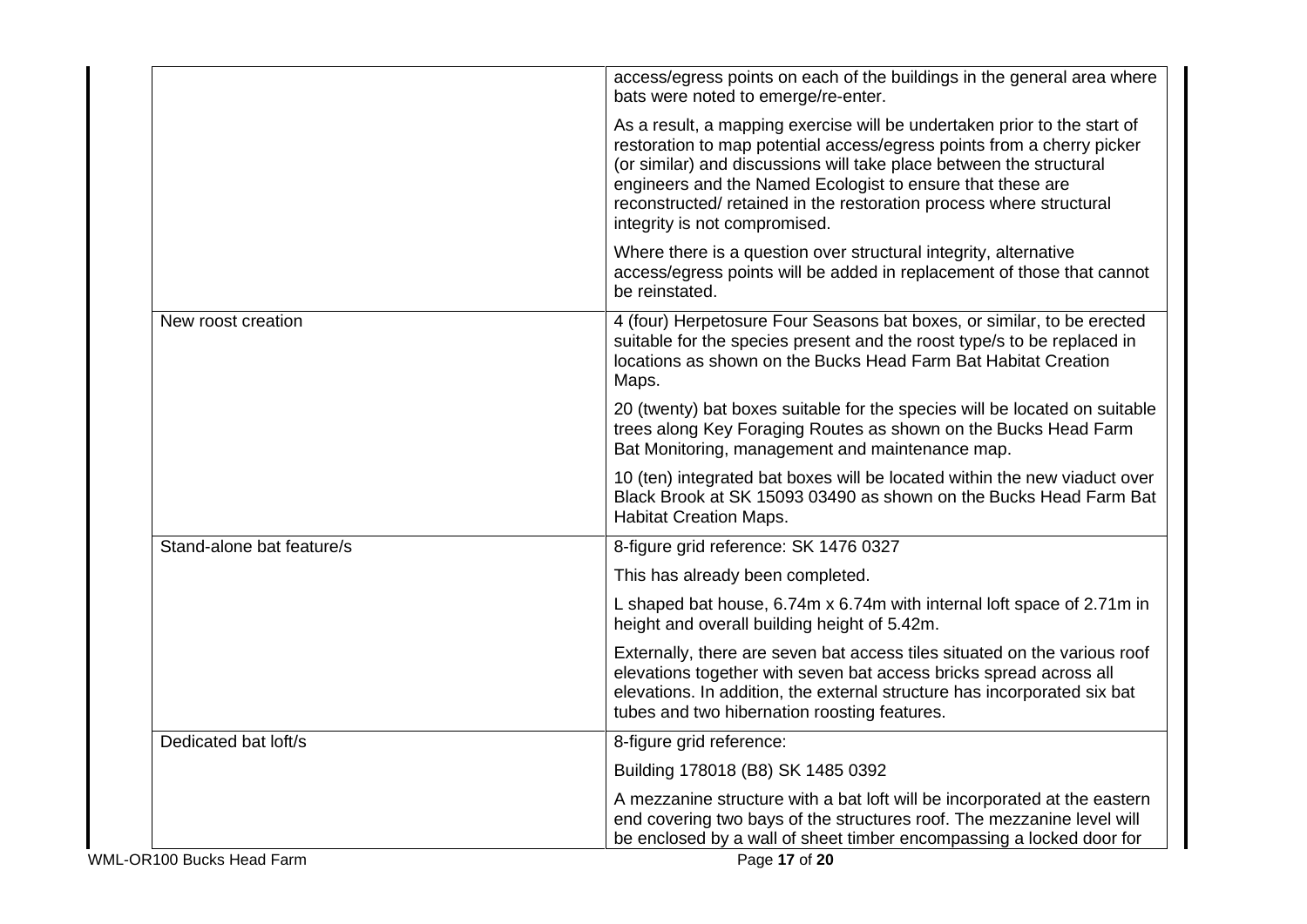| access purposes. The roof will incorporate two ridge tiles suitable for<br>bat access and four bat access tiles, two on the northern and two on the<br>southern elevations. The bat mitigation area will be approximately 2.4m<br>in height from the new mezzanine floor to the ridge beam and<br>approximately 8.8m in length.                                                                                                                                                                                                                                                                                                                                                                                                                                                                                                                                         |
|-------------------------------------------------------------------------------------------------------------------------------------------------------------------------------------------------------------------------------------------------------------------------------------------------------------------------------------------------------------------------------------------------------------------------------------------------------------------------------------------------------------------------------------------------------------------------------------------------------------------------------------------------------------------------------------------------------------------------------------------------------------------------------------------------------------------------------------------------------------------------|
| Building 179012 (B12) SK 1483 0389                                                                                                                                                                                                                                                                                                                                                                                                                                                                                                                                                                                                                                                                                                                                                                                                                                      |
| Two most northern bays of the building will be designed to be suitable<br>for roosting bats. The roof will incorporate two ridge tiles suitable for bat<br>access and four bat access tiles (two on each elevation). The bat roost<br>section of the building will be enclosed on the northern end by a brick-<br>built cavity wall incorporating two bat bricks to allow access into the<br>cavity walls and roosting space, along with a 400mm x 400mm free<br>flight entrance until with baffle to maintain dark interior but to reduce<br>bird access. Internally, the bat building will be approximately 3.8m from<br>floor to ridge beam and approximately 6.2 in length. The remaining area<br>(approximately 2.5m in length) of building 178012 (B12) not<br>incorporated into the bat roost will serve as a light sensing area for bats<br>prior to emergence. |

B<sub>20.</sub> A roost mitigation features may comprise either a suitable bat box, a dedicated bat loft and/r bat house or an existing PRF on a felled tree which has been relocated to an adjacent enhancement area (i.e. a 'monolith' if laid on the ground) or a new 'veteranised' feature created within either a retained tree or on a felled and relocated monolith.

## **Post-development site maintenance and habitat management requirements:**

- B21. Maintenance of bat boxes and bat houses must comply with the HS2 Technical Standard Ecological Monitoring Strategy (ECMS) (ref: HS2-HS2-EV-STR-000-000029 C01 dated October 2018).
- B22. In accordance with the Environmental Minimum Requirements (see Definitions) for HS2 Phase One, the licensee must submit to Natural England the Ecology Site Management Plan (ESMP) for Bucks Head Farm for review and approval, at draft stage and any future versions.

## **Post-development monitoring and reporting requirements:**

- B23. Post-impact bat population monitoring must be implemented, in accordance with section E4.2b of the Bucks Head Farm Method Statement and E5b of the Bucks Head Farm Work Schedule (see definitions above).
- B24. An annual monitoring report outlining the results of monitoring and an assessment of any significant impacts must be submitted annually to Natural England following the completion of all specified methods in each calendar year for the duration of monitoring works (see Condition 16 of the licence).
- B25. It is a condition of this licence that the following reports are completed and returned to Natural England as specified: I. Report of action within 14 days (two weeks) after the expiry of the licence;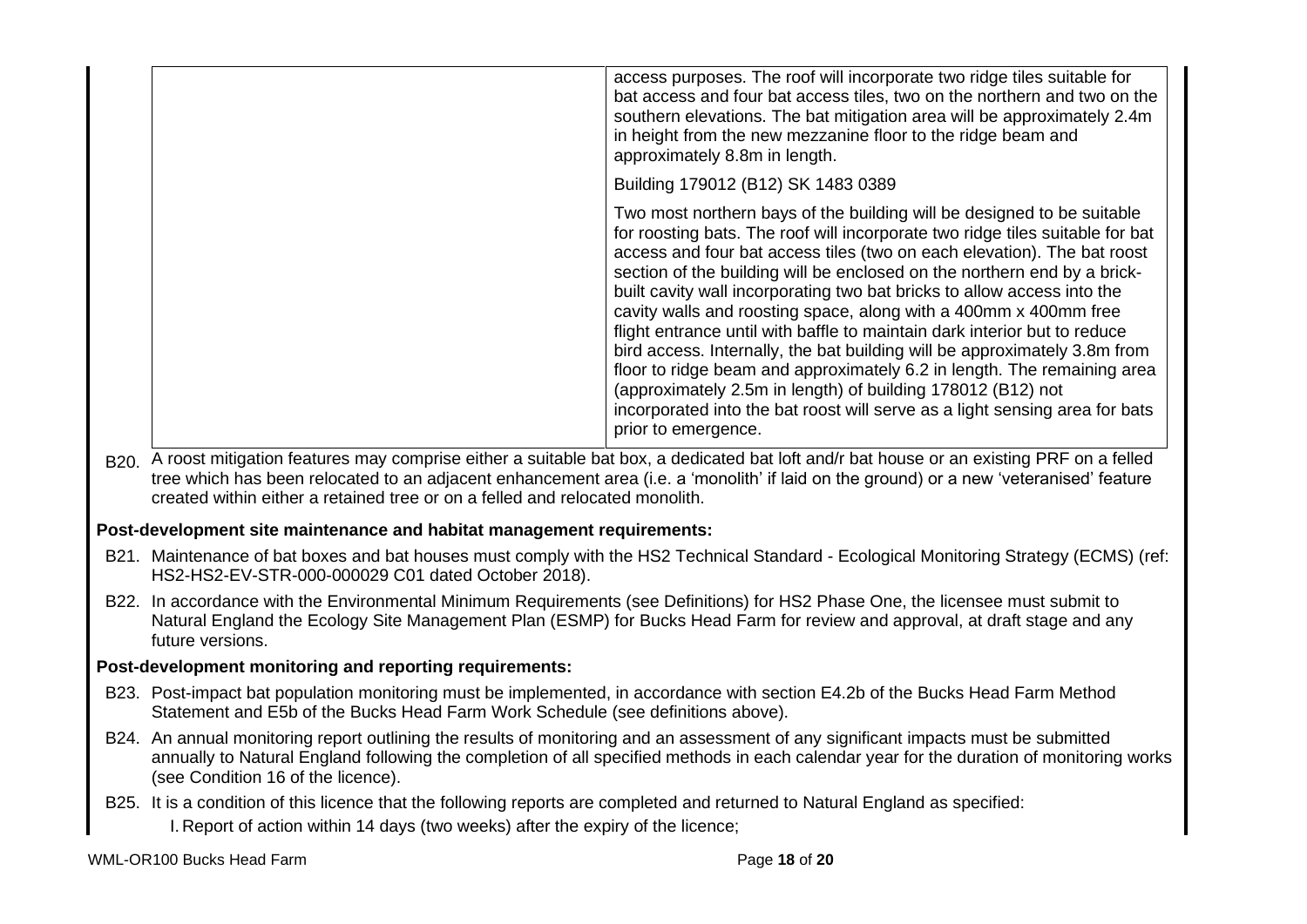II. Interim annual reports.

III. Report on the Conservation Status of the bat species present within Bucks Head Farm during the operational phase to be submitted to Natural England for review. This should be after the monitoring in year 8 has been completed.

## **Definitions used in this annex:**

B<sub>26.</sub> For the purpose of this licence the following roost types are defined as:

- a. **Day roost**: a place where individual bats, or small groups of males, rest or shelter in the day but are rarely found by night in the summer.
- b. **Night roost**: a place where bats rest or shelter in the night but are rarely found in the day. May be used by a single individual on occasion or it could be used regularly by the whole colony.
- c. **Feeding roost**: a place where individual bats or a few individuals feed during the night but are rarely present by day.
- d. **Transitional / occasional roost**: used by a few individuals or occasionally small groups for generally short periods of time on waking from hibernation or in the period prior to hibernation.
- e. **Swarming site:** where large numbers of males and females gather during late summer to autumn. Appear to be important mating sites.
- f. **Mating sites: sites where mating takes place from later summer and can continue through winter.**
- g. **Maternity roost**: where female bats give birth and raise their young to independence.
- h. **Satellite roost**: an alternative roost found in close proximity to the main nursery colony used by a few individual breeding females or small groups of breeding females throughout the breeding season.
- i. **Hibernation roost**: where bats may be found individually or together during winter. They have a constant cool temperature and high humidity.
- **Potential Roost Feature (PRF):** features that bats could use for roosting. PRFs that may be used by bats are listed in The BCT Bat Surveys for Professional Ecologists: Good Practice Guidelines (3rd edition)
- k. **Resting Place:** A tree in which bats rest is defined as a resting place.
- B27. For the purpose of this licence the following licensed methods are defined as: